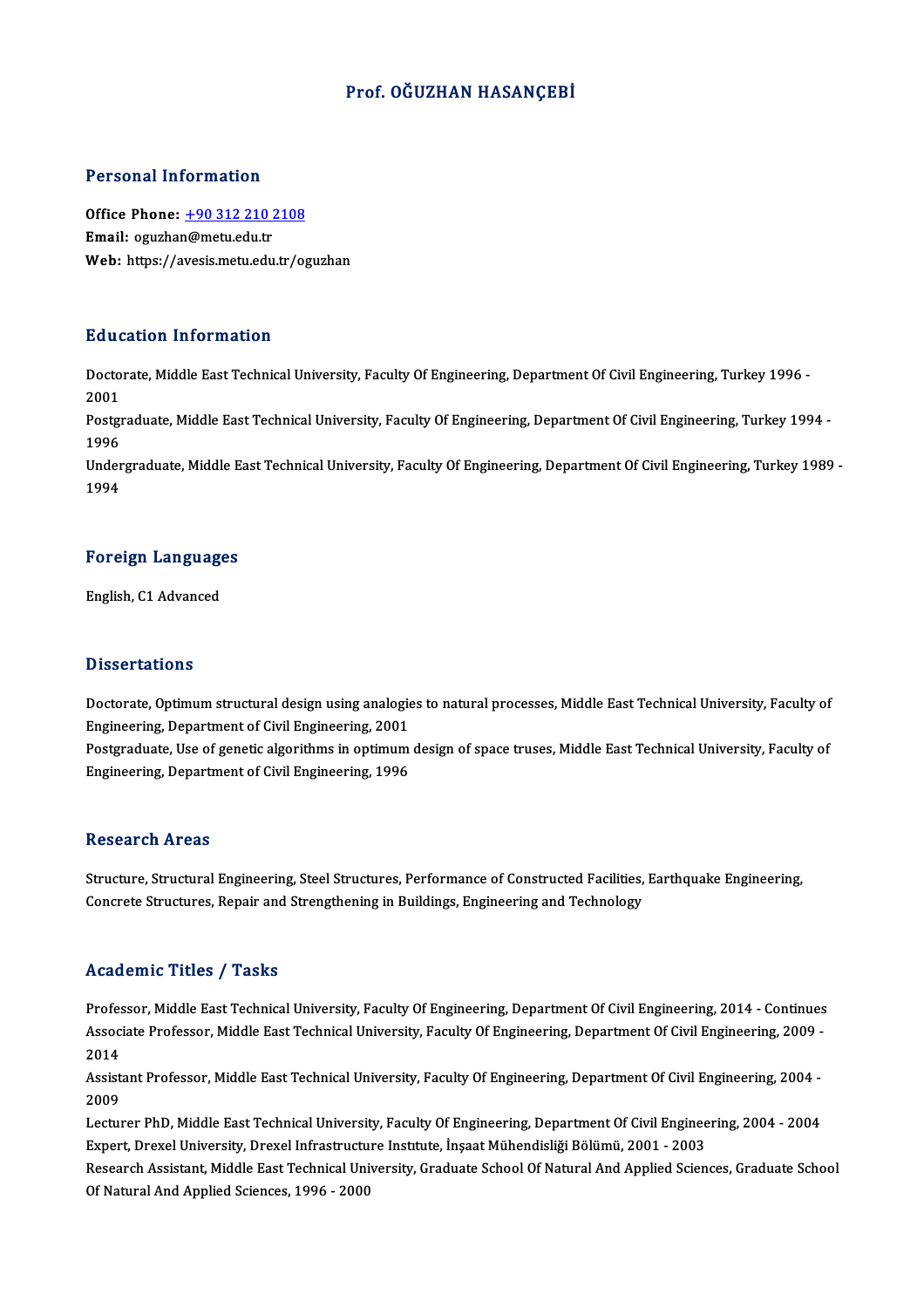## Academic and Administrative Experience

University Executive Board Member, KKTC Orta Doğu Teknik Üniversitesi Kampüsü, 2020 - Continues Vice Rector, Middle East Technical University, Faculty of Engineering, Department of Civil Engineering, 2020 - Continues University Executive Board Member, KKTC Orta Doğu Teknik Üniversitesi Kampüsü, 2020 - Continues<br>Vice Rector, Middle East Technical University, Faculty of Engineering, Department of Civil Engineering, 2020 -<br>Member of the S Vice Recto<br>Member of<br>Continues<br>Poltörlük Member of the Senate, Middle East Technical University, Faculty of Engineering, Department of Civil Engineering, 202<br>Continues<br>Rektörlük Stratejik Plan Komisyonu Başkanı, Middle East Technical University, Faculty of Engine

Continues<br>Rektörlük Stratejik Plan Komisyonu<br>Civil Engineering, 2016 - Continues<br>Restanste Commissioner, Middle Fe Rektörlük Stratejik Plan Komisyonu Başkanı, Middle East Technical University, Faculty of Engineering, Department of<br>Civil Engineering, 2016 - Continues<br>Rectorate Commissioner, Middle East Technical University, Faculty of E

Civil Engine<br>Rectorate Continues<br>Continues Rectorate Commissioner, Middle East Technical University, Faculty of Engineering, Department of Civil Engineering, 20<br>- Continues<br>assistant Secretary General, Middle East Technical University, Faculty of Engineering, Depar

- Continues<br>assistant Secretary General, Middle East Technical University, Faculty of Engineering, Department of Civil Engineering,<br>2017 - 2020 assistant Secretary General, Middle East Technical University, Faculty of Engineering, Department of Civil Engineering,<br>2017 - 2020<br>Head of Department, Middle East Technical University, Faculty of Engineering, Department o

2017<br>Head<br>2020<br><sup>Pirim</sup> Head of Department, Middle East Technical University, Faculty of Engineering, Department of Civil Engineering, 2016<br>2020<br>Birim Stratejik Plan Komisyonu Başkanı, Middle East Technical University, Faculty of Engineering, Dep

2020<br>Birim Stratejik Plan Komisyonu Başkanı, Middle East Technical University, Faculty of Engineering, Department of Civil<br>Engineering, 2017 - 2018 Birim Stratejik Plan Komisyonu Başkanı, Middle East Technical University, Faculty of Engineering, Department of Civ<br>Engineering, 2017 - 2018<br>Bölüm Akademik Teşvik Değerlendirme Komisyonu Üyesi, Middle East Technical Univer

Engineering, 2017 - 2018<br>Bölüm Akademik Teşvik Değerlendirme Komis<br>Department of Civil Engineering, 2016 - 2016<br>Deputy Heed of Department, Middle Fest Tesh Bölüm Akademik Teşvik Değerlendirme Komisyonu Üyesi, Middle East Technical University, Faculty of Engineering,<br>Department of Civil Engineering, 2016 - 2016<br>Deputy Head of Department, Middle East Technical University, Facul

Department of Civil Engineering, 2016 - 2016<br>Deputy Head of Department, Middle East Technical University, Faculty of Engineering, Department of Civil Engineering,<br>2012 - 2016

## Courses

Courses<br>DESIGN OF STEEL STRUCTURES, Undergraduate, 2010 - 2011, 2011 - 2012, 2012 - 2013, 2013 - 2014, 2014 - 2015,<br>2015 - 2016, 2016, 2017, 2017, 2018, 2018, 2019, 2019, 2020, 2020, 2021, 2011565<br>2015 - DESIGN OF STEEL STRUCTURES, Undergraduate, 2010 - 2011, 2011 - 2012, 201<br>2015 - 2016, 2016 - 2017, 2017 - 2018, 2018 - 2019, 2019 - 2020, 2020 - 2021<br>2009, 2009, 2009, 2009, 2009, 2009, 2009, 2009, 2009, 200 DESIGN OF STEEL STRUCTURES, Undergraduate, 2010 - 2011, 2011 - 2012, 2012 - 2013, 2013 - 2014, 2014 - 2015,<br>2015 - 2016, 2016 - 2017, 2017 - 2018, 2018 - 2019, 2019 - 2020, 2020 - 2021<br>STRUCTURAL OPTIMIZATION, Postgraduate

2015 - 2016, 2016 - 2017, 2017 - 2018, 2018 - 2019, 2019 - 2020, 2020 - 2021<br>STRUCTURAL OPTIMIZATION, Postgraduate, 2007 - 2008, 2008 - 2009, 2009 - 2010, 2010 - 2011, 2<br>2013, 2014 - 2015, 2015 - 2016, 2016 - 2017, 2017 - STRUCTURAL OPTIMIZATION, Postgraduate, 2007 - 2008, 2008 - 2009, 2009 - 2010, 2010 - 2011, 2011 - 2012, 2012 -<br>2013, 2014 - 2015, 2015 - 2016, 2016 - 2017, 2017 - 2018, 2018 - 2019, 2019 - 2020, 2020 - 2021<br>FUNDAMENTALS OF

2013, 2014 - 2015, 2015 - 2016, 2016 - 2017, 2017 - 2018, 2018 - 2019, 2019 - 2020, 2020 - 2021<br>FUNDAMENTALS OF STEEL DESIGN, Undergraduate, 2009 - 2010, 2010 - 2011, 2011 - 2012, 2012 - 2013, 2013 - 2<br>STRUCTURAL ANALYSIS, **FUNDAMENTALS O<br>STRUCTURAL ANAI<br>2009, 2009 - 2010<br>ENCINEERING MEC** STRUCTURAL ANALYSIS, Undergraduate, 2003 - 2004, 2004 - 2005, 2005 - 2006, 2006 - 2007, 2007 - 2008, 2008 -<br>2009, 2009 - 2010<br>ENGINEERING MECHANICS STATICS, Undergraduate, 2003 - 2004, 2004 - 2005, 2005 - 2006, 2007 - 2008

2009, 2009 - 2010<br>ENGINEERING MECHANICS STATICS, Undergraduate, 2003 - 2004, 2004 - 2005, 2005 - 2006, 2007 - 2008, 2008 - 2009,<br>2009 - 2010

## Advising Theses

Advising Theses<br>Hasançebi O., ROBUST AND PRACTICAL OPTIMIZATION COMPUTING PLATFORM FOR DESIGN OF REAL-WORLD<br>STRUCTURES, Desterate A KOURUCU(Student), Centinues TRUVISHIS TRESES<br>Hasançebi O., ROBUST AND PRACTICAL OPTIMIZATION CO<br>STRUCTURES, Doctorate, A.KOURUCU(Student), Continues<br>Hasansabi O. MULTI OBIECTIVE BEREODMANCE BASED DI Hasançebi O., ROBUST AND PRACTICAL OPTIMIZATION COMPUTING PLATFORM FOR DESIGN OF REAL-WORLD<br>STRUCTURES, Doctorate, A.KOURUCU(Student), Continues<br>Hasançebi O., MULTI-OBJECTIVE PERFORMANCE BASED DESIGN OPTIMIZATION OF STEEL

STRUCTURES, Doctorate<br>Hasançebi O., MULTI-OB<br>H.ESER(Student), 2021<br>HASANCERLO, Ontimira Hasançebi O., MULTI-OBJECTIVE PERFORMANCE BASED DESIGN OPTIMIZATION OF STEEL STRUCTURES, Doctorate,<br>H.ESER(Student), 2021<br>HASANÇEBİ O., Optimization of onshore steel drilling rigs using the convergence rate approach integr

H.ESER(Student), 2021<br>HASANÇEBİ O., Optimization of onshore steel drilling rigs usin<br>search algorithms, Postgraduate, R.SALATIN(Student), 2018<br>HASANCERÍ O. CAD., integrated sire and shane ontimization HASANÇEBİ O., Optimization of onshore steel drilling rigs using the convergence rate approach integrated metaheu<br>search algorithms, Postgraduate, R.SALATIN(Student), 2018<br>HASANÇEBİ O., CAD – integrated size and shape optim

search algorithms, Postgraduate, R.SALATIN(Student), 2018<br>HASANÇEBİ O., CAD – integrated size and shape optimization<br>simulated annealing, Doctorate, S.Şahin(Student), 2016 HASANÇEBİO., CAD – integrated size and shape optimization of steel lattice energy transmission line towers using

HASANÇEBİ O., Cad-integrated size and shape optimization of steel lattice energy transmission line towers using HASANÇEBİ O., Cad-integrated size and shape optimization of steel lattice energy transmission line towers using<br>simulated annealing, Doctorate, S.ŞAHİN(Student), 2016<br>HASANÇEBİ O., Optimum design of steel structures via ar

simulated annealing, Doctorate, S.ȘAHİN(Student), 2016<br>HASANÇEBİ O., Optimum design of steel structures via ar<br>C.ESER(Student), 2014 HASANÇEBİ O., Optimum design of steel structures via artificial bee colony (ABC) algorithm and SAP2000, Postgra<br>C.ESER(Student), 2014<br>HASANÇEBİ O., Computationally enhanced techniques for practical optimum design of steel

HASANÇEBİ O., Computationally enhanced techniques for practical optimum design of steel structures, Doctorate,<br>S.KAZEMZADEH(Student), 2014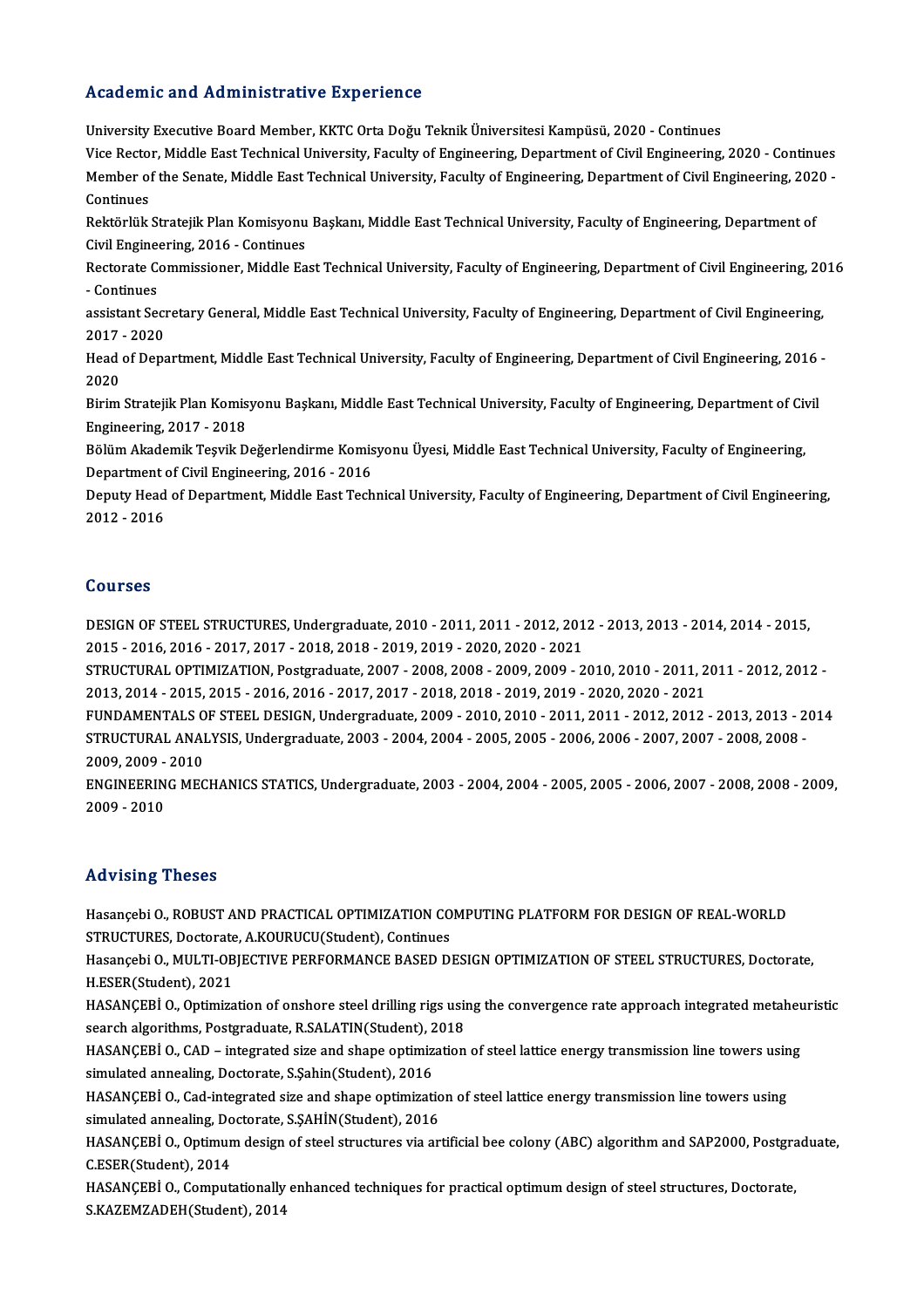HASANÇEBİ O., A practical optimum design of steel structures with scatter search method and SAP2000, Postgraduate,<br>A FSAT(Student), 2012 HASANÇEBİ O., A praction<br>A.ESAT(Student), 2013<br>HASANCEBİ O. Qatimun HASANÇEBİ O., A practical optimum design of steel structures with scatter search method and SAP2000, Postgraduat<br>A.ESAT(Student), 2013<br>HASANÇEBİ O., Optimum design of steel structures via differential evolution algorithm a

A.ESAT(Student), 2013<br>HASANÇEBİ O., Optimum design of steel structures via differential evolution<br>interface of SAP2000, Postgraduate, Ö.DEDEKARGINOĞLU(Student), 2012<br>HASANGERİ O. Optimum design of dauble lavar grid systems HASANÇEBİ O., Optimum design of steel structures via differential evolution algorithm and application programming<br>interface of SAP2000, Postgraduate, Ö.DEDEKARGINOĞLU(Student), 2012<br>HASANÇEBİ O., Optimum design of double-l

interface of SAP2000, Postgraduate, Ö.DEDEKARGINOĞLU(Student),<br>HASANÇEBİ O., Optimum design of double-layer grid systems: Compa<br>industrial applications, Postgraduate, Y.AYDINCILAR(Student), 2010<br>HASANCERLO, Investigative t HASANÇEBİ O., Optimum design of double-layer grid systems: Comparison with current design practice using real-life<br>industrial applications, Postgraduate, Y.AYDINCILAR(Student), 2010<br>HASANÇEBİ O., Investigating the effect o

industrial applications, Postg<br>HASANÇEBİ O., Investigating<br>M.KIZILKAN(Student), 2010<br>HASANÇEBİ O. Ontimal wind HASANÇEBİ O., Investigating the effect of column orientations on minimum weight design of steel frames, Postgraduate,<br>M.KIZILKAN(Student), 2010<br>HASANÇEBİ O., Optimal wind bracing systems for multi-storey steel buildings, P

M.KIZILKAN(Student), 2010<br>HASANÇEBİ O., Optimal wind bracing systems for multi-storey steel buildings, Postgraduate, İ.YILDIRIM(Student), 200<br>HASANÇEBİ O., TÜRER A., Calibration of the finite element model of a long span c HASANÇEBİ O., Optimal wind bracing systems for multi-storey stee<br>HASANÇEBİ O., TÜRER A., Calibration of the finite element model of<br>artificial neural networks, Postgraduate, Ö.BURAK(Student), 2008<br>HASANCERLO, Approximate a HASANÇEBİ O., TÜRER A., Calibration of the finite element model of a long span cantilever through truss bridge using<br>artificial neural networks, Postgraduate, Ö.BURAK(Student), 2008<br>HASANÇEBİ O., Approximate analysis and c

artificial neural networks, Postgraduate, Ö.BURAK(Student), 2008<br>HASANÇEBİ O., Approximate analysis and condition assesment of reinforced concrete T-beam bridges using artificial<br>neural networks, Postgraduate, T.DUMLUPINAR HASANÇEBİ O., Approximate analysis and condition assesment of reinforced concrete T-beam bridges using artificial<br>neural networks, Postgraduate, T.DUMLUPINAR(Student), 2008<br>HASANÇEBİ O., Optimum design of pın-jointed 3-D d

neural networks, Postgr<br>HASANÇEBİ O., Optimun<br>Y.Saraç(Student), 2005<br>HASANCEBİ O. Optimun HASANÇEBİ O., Optimum design of pın-jointed 3-D dome structures using global optimization techniques, Postgraduate<br>Y.Saraç(Student), 2005<br>HASANÇEBİ O., Optimum design of pin-jointed 3D dome structures using global optimiza

Y.Saraç(Student), 2005<br>HASANÇEBİ O., Optimum design of pin-jointed 3D dome structures using global optimization techniques, Postgraduate,<br>Y.SARAÇ(Student), 2005

## **Jury Memberships**

**Jury Memberships**<br>PhD Thesis Monitoring Committee Member, PhD Thesis Monitoring Committee Member, Orta Doğu Teknik Üniversitesi,<br>July 2021 PhD Thesis<br>July, 2021<br>Dectarate PhD Thesis Monitoring Committee Member, PhD Th<br>July, 2021<br>Doctorate, Doctorate, Dicle Üniversitesi, July, 2021<br>Associate Professor Fram, Associate Professor Fra

July, 2021<br>Doctorate, Doctorate, Dicle Üniversitesi, July, 2021<br>Associate Professor Exam, Associate Professor Exam, Üniversitelerarası Kurul, June, 2021 Associate Professor Exam, Associate Professor Exam, Üniversitele<br>Associate Professor Exam, Associate Professor Exam, Orta Doğu T<br>Associate Professor Exam, Associate Professor Exam, April, 2021<br>PhD Thesis Monitoring Committ

Doctorate, Doctorate, Dicle Üniversitesi, July, 2021<br>Associate Professor Exam, Associate Professor Exam, Üniversitelerarası Kurul, June, 2021<br>Associate Professor Exam, Associate Professor Exam, Orta Doğu Teknik Üniversites

Associate Professor Exam, Associate Professor Exam, April, 2021

PhD Thesis Monitoring Committee Member, PhD Thesis Monitoring Committee Member, Orta Doğu Teknik Üniversitesi,<br>January, 2021 PhD Thesis Monitoring Committee Member, PhD Thesis Monitoring Committee Member, Orta Doğu Teknik Üniversitesi,<br>January, 2021<br>PhD Thesis Monitoring Committee Member, PhD Thesis Monitoring Committee Member, Orta Doğu Teknik

January, 2021<br>PhD Thesis Mo<br>January, 2021<br>PhD Thesis Mo PhD Thesis Monitoring Committee Member, PhD Thesis Monitoring Committee Member, Orta Doğu Teknik Üniversitesi,<br>January, 2021<br>PhD Thesis Monitoring Committee Member, PhD Thesis Monitoring Committee Member, Orta Doğu Teknik

January, 2021<br>PhD Thesis Mo<br>January, 2021<br>Anneintment A PhD Thesis Monitoring Committee Member, PhD Thesis Monitoring Committee Member, Orta Do<br>January, 2021<br>Appointment Academic Staff, Appointment Academic Staff, Anadolu Üniversitesi, October, 2020<br>Pest Creduste Pest Creduste January, 2021<br>Appointment Academic Staff, Appointment Academic Staff, Anadolu Üniversit<br>Post Graduate, Post Graduate, Orta Doğu Teknik Üniversitesi, January, 2020<br>PhD Thesis Monitoring Committee Member, PhD Thesis Monitori

Appointment Academic Staff, Appointment Academic Staff, Anadolu Üniversitesi, October, 2020<br>Post Graduate, Post Graduate, Orta Doğu Teknik Üniversitesi, January, 2020<br>PhD Thesis Monitoring Committee Member, PhD Thesis Moni Post Graduate,<br>PhD Thesis Mo<br>January, 2020<br><sup>PhD Th</sup>esis Mo PhD Thesis Monitoring Committee Member, PhD Thesis Monitoring Committee Member, Orta Doğu Teknik Üniversitesi,<br>January, 2020<br>PhD Thesis Monitoring Committee Member, PhD Thesis Monitoring Committee Member, Orta Doğu Teknik

January, 2020<br>PhD Thesis Mo<br>January, 2020<br>PhD Thesis Mo PhD Thesis Monitoring Committee Member, PhD Thesis Monitoring Committee Member, Orta Doğu Teknik Üniversitesi,<br>January, 2020<br>PhD Thesis Monitoring Committee Member, PhD Thesis Monitoring Committee Member, Orta Doğu Teknik

January, 2020<br>PhD Thesis Mo<br>January, 2020<br>Competition In PhD Thesis Monitoring Committee Member, PhD Thesis Monitoring Committee Member, Orta Doğu Teknik Üniversite:<br>January, 2020<br>Competition, International Student Competition in Structural Optimization , Orta Doğu Teknik Üniver

Janual<br>Comp<br>2019<br>Annoi Competition, International Student Competition in Structural Optimization , Orta Doğu Teknik Üniversitesi, Dec<br>2019<br>Appointment Academic Staff, Appointment Academic Staff, Malatya Turgut Özal Üniversitesi, December, 2019<br>D

2019<br>Appointment Academic Staff, Appointment Academic Staff, Malatya Turg<br>Doctorate, Doctorate, Bilecik Şeyh Edebali Üniversitesi, November, 2019 Appointment Academic Staff, Appointment Academic Staff, Malatya Turgut Özal Üniversitesi, December, 2019

Post Graduate, Post Graduate, Orta Doğu Teknik Üniversitesi, September, 2019

PhD Thesis Monitoring Committee Member, PhD Thesis Monitoring Committee Member, Bilecik Şeyh Edebali<br>Üniversitesi, June, 2019 PhD Thesis Monitoring Committee Member, PhD Thesis Monitoring Com<br>Üniversitesi, June, 2019<br>Post Graduate, Post Graduate, Orta Doğu Teknik Üniversitesi, May, 2019<br>Assesiste Prefessor Fuam, Assesiste Prefessor Fuam, Februam: Üniversitesi, June, 2019<br>Post Graduate, Post Graduate, Orta Doğu Teknik Üniversitesi, May, 201<br>Associate Professor Exam, Associate Professor Exam, February, 2019<br>PhD Thesis Monitering Committee Member, PhD Thesis Moniterin

Associate Professor Exam, Associate Professor Exam, February, 2019<br>PhD Thesis Monitoring Committee Member, PhD Thesis Monitoring Committee Member, Orta Doğu Teknik Üniversitesi,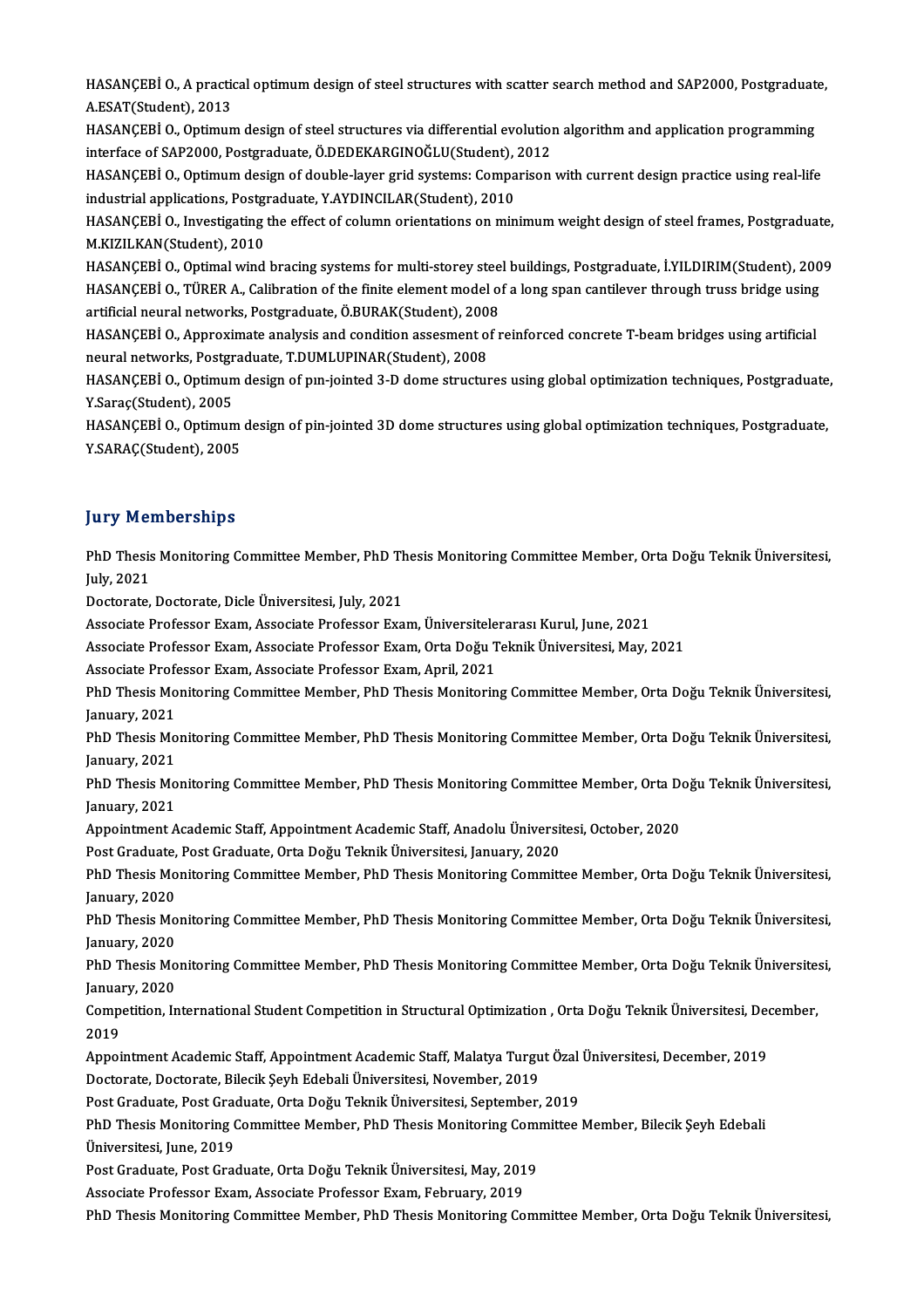January, 2019<br>January, 2019<br>PhD Thesis Me

PhD Thesis Monitoring Committee Member, PhD Thesis Monitoring Committee Member, Orta Doğu Teknik Üniversitesi,<br>January, 2019 January, 2019<br>PhD Thesis Mo<br>January, 2019<br>PhD Thesis Mo PhD Thesis Monitoring Committee Member, PhD Thesis Monitoring Committee Member, Orta Doğu Teknik Üniversitesi,<br>January, 2019<br>PhD Thesis Monitoring Committee Member, PhD Thesis Monitoring Committee Member, Orta Doğu Teknik

January, 2019<br>PhD Thesis Mo<br>January, 2019<br>Competition In PhD Thesis Monitoring Committee Member, PhD Thesis Monitoring Committee Member, Orta Doğu Teknik Üniversite:<br>January, 2019<br>Competition, International Student Competition in Structural Optimization , Orta Doğu Teknik Üniver

January, 2019<br>Competition, Il<br>2018 Competition, International Student Competition in Structural Optimization , Orta Doğu Teknik Üniversitesi, December,<br>PhD Thesis Monitoring Committee Member, PhD Thesis Monitoring Committee Member, Orta Doğu Teknik Üniversi

PhD Thesis Monitoring Committee Member, PhD Thesis Monitoring Committee Member, Orta Doğu Teknik Üniversitesi,

# мау, 2018<br>Articles Published in Journals That Entered SCI, SSCI and AHCI Indexes

- rticles Published in Journals That Entered SCI, SSCI and AHCI Indexes<br>I. Optimum design of seismic isolation systems using metaheuristic search methods<br>CERCEVIV A.E. AVGOR O.HASANCERLO I. Optimum design of seismic isolation systems using metaheuristic search methods CERCEVIK A.E., Avsar O., HASANCEBIO. SOIL DYNAMICS AND EARTHQUAKE ENGINEERING, vol.131, 2020 (Journal Indexed in SCI) CERCEVIK A. E. , Avsar O., HASANCEBI O.<br>SOIL DYNAMICS AND EARTHQUAKE ENGINEERING, vol.131, 2020 (Journal Indexed in SC<br>II. Discrete Sizing of Steel Frames Using Adaptive Dimensional Search Algorithm<br>HASANCEPLO, Area S. K.
- SOIL DYNAMICS AND EAR<br>Discrete Sizing of Stee<br>HASANÇEBİ O., Azad S. K.<br>PERIODICA POLYTECHNI HASANÇEBİ O., Azad S. K.<br>PERIODICA POLYTECHNICA-CIVIL ENGINEERING, vol.63, no.4, pp.1062-1079, 2019 (Journal Indexed in SCI)
- HASANÇEBİ O., Azad S. K.<br>PERIODICA POLYTECHNICA-CIVIL ENGINEERING, vol.63, no.4, pp.1062-1079, 2019 (Journal Indexed in SCI)<br>III. Optimum design of steel lattice transmission line towers using simulated annealing and P PERIODICA POLYTECHNICA-CIV<br>Optimum design of steel lat<br>Tort C., Sahin S., HASANÇEBİ O.<br>COMBUTEBS & STBUCTUBES W Optimum design of steel lattice transmission line towers using simula<br>Tort C., Sahin S., HASANÇEBİ O.<br>COMPUTERS & STRUCTURES, vol.179, pp.75-94, 2017 (Journal Indexed in SCI)<br>Cost officionau analyses of steel frameworks fo

Tort C., Sahin S., HASANÇEBİ O.<br>COMPUTERS & STRUCTURES, vol.179, pp.75-94, 2017 (Journal Indexed in SCI)<br>IV. Cost efficiency analyses of steel frameworks for economical design of multi-storey buildings<br>HASANCERÍ O. COMPUTERS &<br>Cost efficienc<br>HASANÇEBİ O.<br>JOUPNAL OE C Cost efficiency analyses of steel frameworks for economical design of multi-storey building<br>HASANÇEBİ O.<br>JOURNAL OF CONSTRUCTIONAL STEEL RESEARCH, vol.128, pp.380-396, 2017 (Journal Indexed in SCI)<br>Metabouristics in struct

- HASANÇEBİ 0.<br>JOURNAL OF CONSTRUCTIONAL STEEL RESEARCH, vol.128, pp.380-396, 2017 (Journal Indexed in SC<br>V. Metaheuristics in structural optimization and discussions on harmony search algorithm<br>Saka N. B., HASANCERÍ Q. Ceem Saka M. P. , HASANÇEBİ O., Geem Z. W.<br>SWARM AND EVOLUTIONARY COMPUTATION, vol.28, pp.88-97, 2016 (Journal Indexed in SCI) V. Metaheuristics in structural optimization and discussions on harmony search algorithm
- Saka M. P. , HASANÇEBİ O., Geem Z. W.<br>SWARM AND EVOLUTIONARY COMPUTATION, vol.28, pp.88-97, 2016 (Journal Indexed in SCI)<br>VI. Computationally efficient discrete sizing of steel frames via guided stochastic search heuristic Azad S.K. ,HASANÇEBİO. Computationally efficient discrete sizing of steel frames via guided sto<br>Azad S. K., HASANÇEBİ O.<br>COMPUTERS & STRUCTURES, vol.156, pp.12-28, 2015 (Journal Indexed in SCI)<br>Discrete siring ontimization of steel tweese under

Azad S. K., HASANÇEBİ 0.<br>COMPUTERS & STRUCTURES, vol.156, pp.12-28, 2015 (Journal Indexed in SCI)<br>VII. Discrete sizing optimization of steel trusses under multiple displacement constraints and load cases<br>veing quided s COMPUTERS & STRUCTURES, vol.156, pp.12-28, 2015 (Journal Indexed in SCI)<br>Discrete sizing optimization of steel trusses under multiple displacen<br>using guided stochastic search technique<br>Azad S. K., HASANCEBI 0. Discrete sizing optimize<br>using guided stochastic<br>Azad S.K., HASANÇEBİO.<br>STRUCTURAL AND MULTI using guided stochastic search technique<br>Azad S. K. , HASANÇEBİ O.<br>STRUCTURAL AND MULTIDISCIPLINARY OPTIMIZATION, vol.52, no.2, pp.383-404, 2015 (Journal Indexed in SCI)<br>Adaptive dimensional search: A new metabouristic als Azad S. K., HASANÇEBİ O.<br>STRUCTURAL AND MULTIDISCIPLINARY OPTIMIZATION, vol.52, no.2, pp.383-404, 2015 (Journal Indexed in SCI)<br>VIII. Adaptive dimensional search: A new metaheuristic algorithm for discrete truss sizing opt

## STRUCTURAL AND MULT<br>Adaptive dimensional<br>HASANÇEBİ 0., Azad S.K.<br>COMPUTEDS 8. STRUCTUL Adaptive dimensional search: A new metaheuristic algorithm for dis<br>HASANÇEBİ O., Azad S. K.<br>COMPUTERS & STRUCTURES, vol.154, pp.1-16, 2015 (Journal Indexed in SCI)<br>Improving Computational Efficionau of Pat Inspired Algorit HASANÇEBİ O., Azad S. K.<br>COMPUTERS & STRUCTURES, vol.154, pp.1-16, 2015 (Journal Indexed in SCI)<br>IX. Improving Computational Efficiency of Bat-Inspired Algorithm in Optimal Structural Design<br>Hesenchi O. Azad S. K

COMPUTERS & STRUCT<br>I<mark>mproving Computa</mark><br>Hasanebi O., Azad S. K.<br>ADVANCES IN STRUCT Improving Computational Efficiency of Bat-Inspired Algorithm in Optimal Structural Design<br>Hasanebi O., Azad S. K.<br>ADVANCES IN STRUCTURAL ENGINEERING, vol.18, no.7, pp.1003-1015, 2015 (Journal Indexed in SCI)<br>An elitiet sel ADVANCES IN STRUCTURAL ENGINEERING, vol.18, no.7, pp.1003-1015, 2015 (Journal Indexed in SCI)

- Hasanebi O., Azad S. K.<br>ADVANCES IN STRUCTURAL ENGINEERING, vol.18, no.7, pp.1003-1015, 2015 (Journ<br>X. An elitist self-adaptive step-size search for structural design optimization<br>Azad S. K. . HASANCEBI O. APPLIED SOFT COMPUTING, vol.19, pp.226-235, 2014 (Journal Indexed in SCI)
- Azad S. K., HASANÇEBİ O.<br>APPLIED SOFT COMPUTING, vol.19, pp.226-235, 2014 (Journal Indexed in SCI)<br>XI. Guided stochastic search technique for discrete sizing optimization of steel trusses: A design-driven<br>houristic approac APPLIED SOFT COMPI<br>Guided stochastic s<br>heuristic approach<br>Aged S.K., HASANCEE Guided stochastic search techniq<br>heuristic approach<br>Azad S. K. , HASANÇEBİ O., Saka M. P.<br>COMBUTEDS & STRUCTURES vol 134 heuristic approach<br>Azad S. K. , HASANÇEBİ O., Saka M. P.<br>COMPUTERS & STRUCTURES, vol.134, pp.62-74, 2014 (Journal Indexed in SCI)<br>Disanata eire entimization of steel trusses using a refined bir bang bi

Azad S. K., HASANÇEBİ 0., Saka M. P.<br>COMPUTERS & STRUCTURES, vol.134, pp.62-74, 2014 (Journal Indexed in SCI)<br>XII. Discrete size optimization of steel trusses using a refined big bang-big crunch algorithm<br>HASANCERÍ O. Azad COMPUTERS & STRUCTUE<br>Discrete size optimizat<br>HASANÇEBİ O., Azad S. K.<br>ENCINEEPINC OPTIMIZA Discrete size optimization of steel trusses using a refined big bang-big cru<br>HASANÇEBİ O., Azad S. K.<br>ENGINEERING OPTIMIZATION, vol.46, no.1, pp.61-83, 2014 (Journal Indexed in SCI)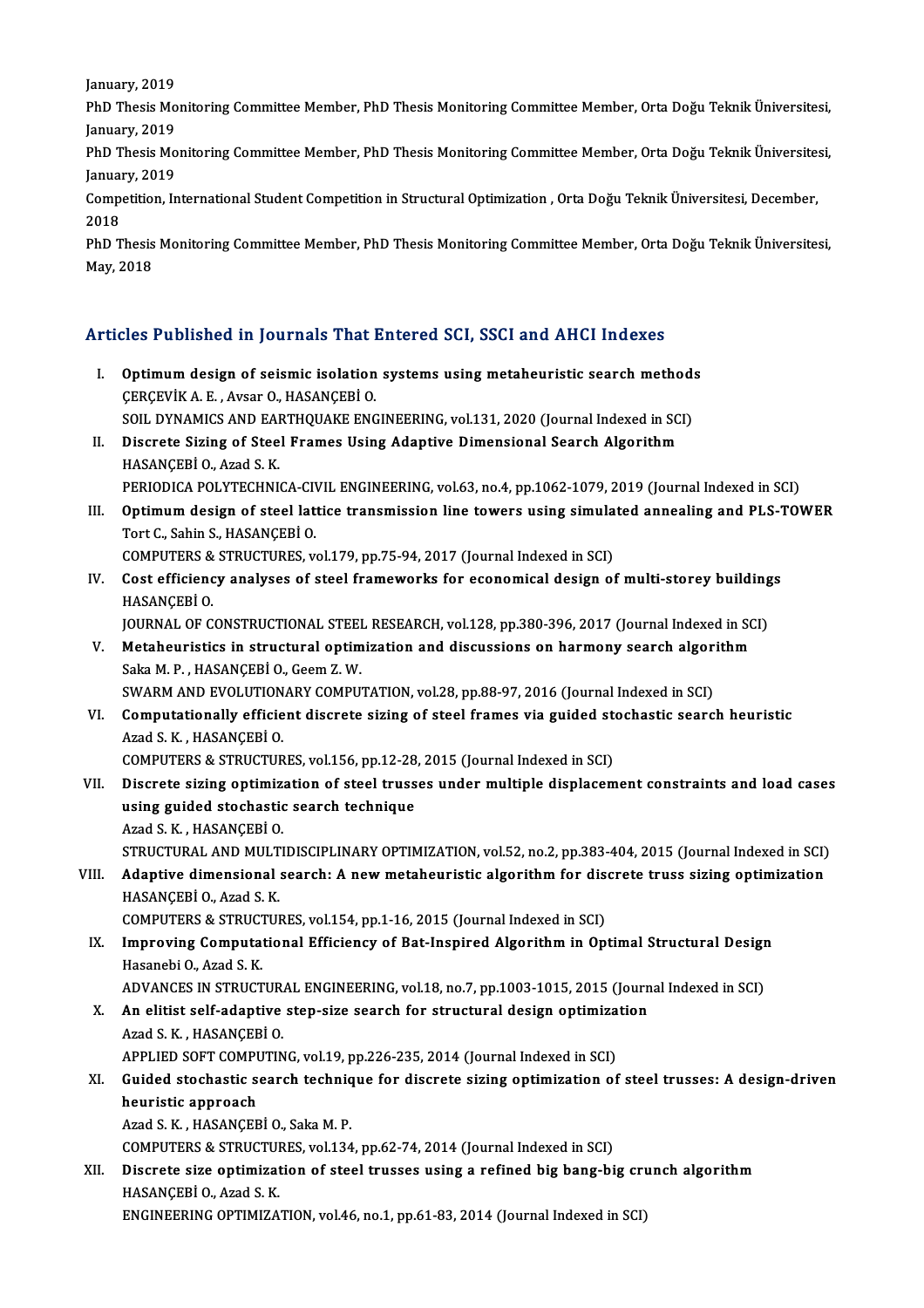| XIII.   | Bat inspired algorithm for discrete size optimization of steel frames                                                                                                                                |
|---------|------------------------------------------------------------------------------------------------------------------------------------------------------------------------------------------------------|
|         | HASANÇEBİ O., Carbas S.                                                                                                                                                                              |
|         | ADVANCES IN ENGINEERING SOFTWARE, vol.67, pp.173-185, 2014 (Journal Indexed in SCI)                                                                                                                  |
| XIV.    | A bat-inspired algorithm for structural optimization                                                                                                                                                 |
|         | Hasançebi O., Teke T., Pekcan O.                                                                                                                                                                     |
|         | COMPUTERS & STRUCTURES, vol.128, pp.77-90, 2013 (Journal Indexed in SCI)                                                                                                                             |
| XV.     | Detailed load rating analyses of bridge populations using nonlinear finite element models and                                                                                                        |
|         | artificial neural networks                                                                                                                                                                           |
|         | Hasançebi O, Dumlupinar T.                                                                                                                                                                           |
|         | COMPUTERS & STRUCTURES, vol.128, pp.48-63, 2013 (Journal Indexed in SCI)                                                                                                                             |
| XVI.    | Upper Bound Strategy in Optimum Design of Truss Structures: A Big Bang-Big Crunch Algorithm                                                                                                          |
|         | <b>Based Application</b>                                                                                                                                                                             |
|         | Kazemzadeh Azad S., Hasançebi O., Kazemzadeh Azad S., Erol O. K.                                                                                                                                     |
|         | ADVANCES IN STRUCTURAL ENGINEERING, vol.16, pp.1035-1046, 2013 (Journal Indexed in SCI)                                                                                                              |
| XVII.   | Linear and nonlinear model updating of reinforced concrete T-beam bridges using artificial neural                                                                                                    |
|         | networks                                                                                                                                                                                             |
|         | Hasançebi O, Dumlupinar T.                                                                                                                                                                           |
|         | COMPUTERS & STRUCTURES, vol.119, pp.1-11, 2013 (Journal Indexed in SCI)                                                                                                                              |
| XVIII.  | Upper bound strategy for metaheuristic based design optimization of steel frames                                                                                                                     |
|         | Kazemzadeh Azad S., Hasançebi O., Kazemzadeh Azad S.                                                                                                                                                 |
|         | ADVANCES IN ENGINEERING SOFTWARE, vol.57, pp.19-32, 2013 (Journal Indexed in SCI)                                                                                                                    |
| XIX.    | A neural network approach for approximate force response analyses of a bridge population                                                                                                             |
|         | Hasançebi O., Dumlupinar T.                                                                                                                                                                          |
|         | NEURAL COMPUTING & APPLICATIONS, vol.22, pp.755-769, 2013 (Journal Indexed in SCI)                                                                                                                   |
| XX.     | An exponential big bang-big crunch algorithm for discrete design optimization of steel frames                                                                                                        |
|         | Hasançebi O, Azad S K                                                                                                                                                                                |
|         | COMPUTERS & STRUCTURES, vol.110, pp.167-179, 2012 (Journal Indexed in SCI)                                                                                                                           |
| XXI.    | Optimum design of high-rise steel buildings using an evolution strategy integrated parallel algorithm                                                                                                |
|         | Hasançebi O., Bahcecioglu T., Kurç Ö., Saka M. P.                                                                                                                                                    |
|         | COMPUTERS & STRUCTURES, vol.89, pp.2037-2051, 2011 (Journal Indexed in SCI)                                                                                                                          |
| XXII.   | Comparison of non-deterministic search techniques in the optimum design of real size steel frames                                                                                                    |
|         | Hasançebi O., Carbas S., Dogan E., Erdal F., Saka M. P.                                                                                                                                              |
|         | COMPUTERS & STRUCTURES, vol.88, pp.1033-1048, 2010 (Journal Indexed in SCI)                                                                                                                          |
| XXIII.  | Adaptive Harmony Search Method for Structural Optimization                                                                                                                                           |
|         | Hasançebi O., Erdal F., Saka M. P.                                                                                                                                                                   |
|         | JOURNAL OF STRUCTURAL ENGINEERING, vol.136, pp.419-431, 2010 (Journal Indexed in SCI)                                                                                                                |
| XXIV.   | Improving the performance of simulated annealing in structural optimization                                                                                                                          |
|         | Hasançebi O., Carbas S., Saka M. P.                                                                                                                                                                  |
| XXV.    | STRUCTURAL AND MULTIDISCIPLINARY OPTIMIZATION, vol.41, pp.189-203, 2010 (Journal Indexed in SCI)<br>Performance evaluation of metaheuristic search techniques in the optimum design of real size pin |
|         | jointed structures                                                                                                                                                                                   |
|         | Hasançebi O., Carbas S., Dogan E., Erdal F., Saka M. P.                                                                                                                                              |
|         | COMPUTERS & STRUCTURES, vol.87, pp.284-302, 2009 (Journal Indexed in SCI)                                                                                                                            |
| XXVI.   | Adaptive evolution strategies in structural optimization: Enhancing their computational performance                                                                                                  |
|         | with applications to large-scale structures                                                                                                                                                          |
|         | Hasançebi O                                                                                                                                                                                          |
|         | COMPUTERS & STRUCTURES, vol.86, pp.119-132, 2008 (Journal Indexed in SCI)                                                                                                                            |
| XXVII.  | Optimization of truss bridges within a specified design domain using evolution strategies                                                                                                            |
|         | Hasancebi O.                                                                                                                                                                                         |
|         | ENGINEERING OPTIMIZATION, vol.39, pp.737-756, 2007 (Journal Indexed in SCI)                                                                                                                          |
| XXVIII. | Limitations in structural identification of large constructed structures                                                                                                                             |
|         |                                                                                                                                                                                                      |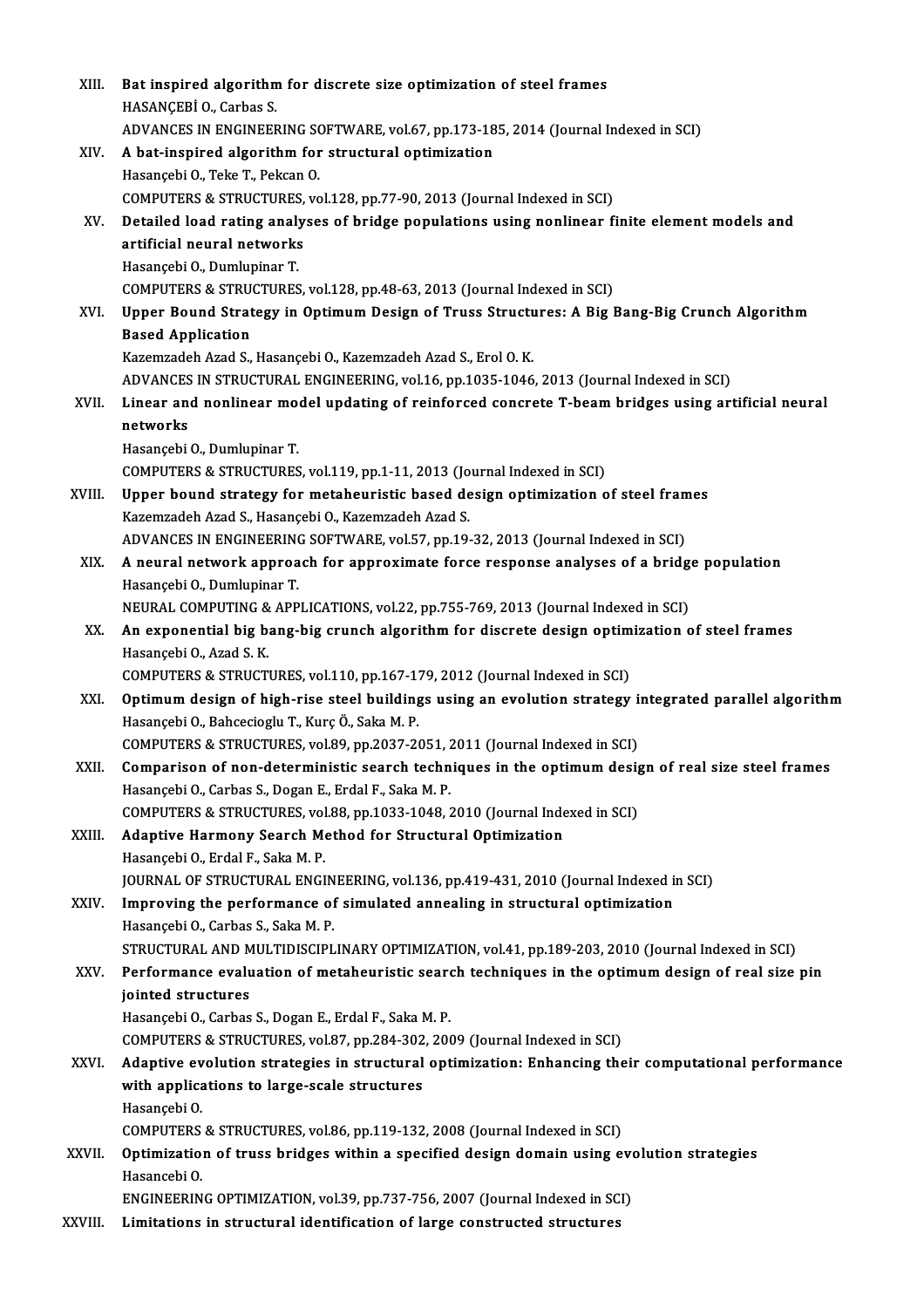Catbas F.N., Ciloglu S.K., Hasancebi O., Grimmelsman K., Aktan A.E. Catbas F. N. , Ciloglu S. K. , Hasancebi O., Grimmelsman K., Aktan A. E.<br>JOURNAL OF STRUCTURAL ENGINEERING-ASCE, vol.133, pp.1051-1066, 2007 (Journal Indexed in SCI)<br>Disanate annuasabas in suolution strategies based ontimu Catbas F. N. , Ciloglu S. K. , Hasancebi O., Grimmelsman K., Aktan A. E.<br>JOURNAL OF STRUCTURAL ENGINEERING-ASCE, vol.133, pp.1051-1066, 2007 (Journal Indexe<br>XXIX. Discrete approaches in evolution strategies based optimum d

- **JOURNAL OF<br>Discrete ap<br>Hasancebi O.<br>STRUCTURAL** Discrete approaches in evolution strategies based optimum design of steel frames<br>Hasancebi O.<br>STRUCTURAL ENGINEERING AND MECHANICS, vol.26, pp.191-210, 2007 (Journal Indexed in SCI)<br>Lavout optimisation of trusses using sim
- Hasancebi O.<br>STRUCTURAL ENGINEERING AND MECHANICS, vol.26, pp.191-21<br>XXX. Layout optimisation of trusses using simulated annealing<br>Hasancebi O., Erbatur F. STRUCTURAL ENGINEER<br>Layout optimisation<br>Hasancebi O., Erbatur F.<br>ADVANCES IN ENGINEE ADVANCES IN ENGINEERING SOFTWARE, vol.33, pp.681-696, 2002 (Journal Indexed in SCI) Hasancebi O., Erbatur F.<br>ADVANCES IN ENGINEERING SOFTWARE, vol.33, pp.681-696, 2002 (Journal Indexed in SCI)<br>XXXI. On efficient use of simulated annealing in complex structural optimization problems<br>Hasancebi O. Erbatur E ADVANCES IN ENGINEE<br>**On efficient use of sin<br>Hasancebi O., Erbatur F.**<br>ACTA MECHANICA vol 1 On efficient use of simulated annealing in complex structural<br>Hasancebi O., Erbatur F.<br>ACTA MECHANICA, vol.157, pp.27-50, 2002 (Journal Indexed in SCI)<br>Lavout ontimization of trusses using improved CA methodols Hasancebi O., Erbatur F.<br>ACTA MECHANICA, vol.157, pp.27-50, 2002 (Journal Indexed in SCI)<br>XXXII. Layout optimization of trusses using improved GA methodologies<br>Hasancebi O., Erbatur F. ACTA MECHANICA, vol.157, pp.27-50, 2002 (Journal Indexed in SCI) Layout optimization of trusses using improved GA methodolog<br>Hasancebi O., Erbatur F.<br>ACTA MECHANICA, vol.146, pp.87-107, 2001 (Journal Indexed in SCI)<br>Evoluction of spessever techniques in senstis alsonithm bases Hasancebi O., Erbatur F.<br>ACTA MECHANICA, vol.146, pp.87-107, 2001 (Journal Indexed in SCI)<br>XXXIII. Evaluation of crossover techniques in genetic algorithm based optimum structural design<br>Hasancebi O. Erbatur F ACTA MECHANICA, vol.1<br><mark>Evaluation of crossov</mark><br>Hasancebi O., Erbatur F.<br>COMBUTEDS & STBUCTI Evaluation of crossover techniques in genetic algorithm based optimul<br>Hasancebi O., Erbatur F.<br>COMPUTERS & STRUCTURES, vol.78, pp.435-448, 2000 (Journal Indexed in SCI)<br>Ontimel degian of planer and space atmatures with sen Hasancebi O., Erbatur F.<br>COMPUTERS & STRUCTURES, vol.78, pp.435-448, 2000 (Journal Indexed in SCI)<br>XXXIV. Optimal design of planar and space structures with genetic algorithms<br>Exhatur E. Hasansabi O. Tutungu L. Vilia H COMPUTERS & STRUCTURES, vol.78, pp.435<br>Optimal design of planar and space street<br>Erbatur F., Hasancebi O., Tutuncu I., Kilic H.<br>COMPUTERS & STRUCTURES vol.75, pp.2, r Optimal design of planar and space structures with genetic algorithms<br>Erbatur F., Hasancebi O., Tutuncu I., Kilic H.<br>COMPUTERS & STRUCTURES, vol.75, no.2, pp.209-224, 2000 (Journal Indexed in SCI)<br>Constraint bandling in ge
- Erbatur F., Hasancebi O., Tutuncu I., Kilic H.<br>COMPUTERS & STRUCTURES, vol.75, no.2, pp.209-224, 2000 (Journal Indexed in SCI)<br>XXXV. Constraint handling in genetic algorithm integrated structural optimization<br>Hasancebi O., COMPUTERS & STRUCTURE<br>**Constraint handling i**n<br>Hasancebi O., Erbatur F.<br>ACTA MECHANICA vol 1

ACTA MECHANICA, vol.139, pp.15-31, 2000 (Journal Indexed in SCI)

## Articles Published in Other Journals

- I. Structural Optimization Using Big Bang-Big Crunch Algorithm: A Review Kazemzadeh Azad S., Kazemzadeh Azad S., Hasançebi O. Structural Optimization Using Big Bang-Big Crunch Algorithm: A Review<br>Kazemzadeh Azad S., Kazemzadeh Azad S., Hasançebi O.<br>International Journal of Optimization in Civil Engineering, vol.6, no.3, pp.443-445, 2016 (Refereed Kazemzadeh Azad !<br>International Journ<br>Other Institutions)<br>Structurel Ontimi International Journal of Optimization in Civil Engineering, vol.6, no.3, pp.443-44<br>Other Institutions)<br>II. Structural Optimization Problems of the ISCSO 2011-2015: A Test Set<br>Karamuadab Area S. Karamuadab Area S. Hasanashi Other Institutions)<br>II. Structural Optimization Problems of the ISCSO 2011-2015: A Test Set
- International Journal of Optimization in Civil Engineering, vol.6, no.4, pp.629-638, 2016 (Refereed Journals of<br>Other Institutions) Kazemzadeh Azad S., Kazemzadeh Azad S., Hasançebi O. International Journal of Optimization in Civil Engineering, vol.6, no.4, pp.629-638<br>Other Institutions)<br>III. Computationally Efficient Optimum Design of Large Scale Steel Frames<br>Karomradeb Arad S. Hasancebi O.
- Other Institutions)<br>Computationally Efficient Optin<br>Kazemzadeh Azad S., Hasançebi O.<br>International Journal of Optimizati Kazemzadeh Azad S., Hasançebi O.<br>International Journal of Optimization in Civil Engineering (Iran University of Science and Technology), vol.4, no.2, Kazemzadeh Azad S., Hasançebi O.<br>International Journal of Optimization in Civil Engineering (Ir<br>pp.233-259, 2014 (Refereed Journals of Other Institutions)<br>Flitist Self Adantive Stan Sige Search in Ontimum Sigi
- IV. Elitist Self-Adaptive Step-Size Search in Optimum Sizing of Steel Structures<br>Hasançebi O., Kazemzadeh Azad S. pp.233-259, 2014 (Refereed Journ<br>Elitist Self-Adaptive Step-Size :<br>Hasançebi O., Kazemzadeh Azad S.<br>International Journal of Advances Elitist Self-Adaptive Step-Size Search in Optimum Sizing of Steel Structures<br>Hasançebi O., Kazemzadeh Azad S.<br>International Journal of Advances in Computer Science and Its Applications, vol.4, no.4, pp.192-196, 2014<br>(Befor Hasançebi O., Kazemzadeh Azad S.<br>International Journal of Advances in Com<br>(Refereed Journals of Other Institutions) International Journal of Advances in Computer Science and Its Applications, vol.4, no.4, pp.192-196, 2014<br>(Refereed Journals of Other Institutions)<br>V. Cost efficiency analyses of optimally sized steel frames for economical
- (Refereed)<br>Cost effici<br>buildings Cost efficie<mark>l</mark><br>buildings<br>Hasançebi O.<br>Giril Comp Pr buildings<br>Hasançebi O.<br>Civil-Comp Proceedings, vol.106, 2014 (Refereed Journals of Other Institutions)<br>Automated Siring of Trues Structures Heing e Computationally Improve

Hasançebi O.<br>Civil-Comp Proceedings, vol.106, 2014 (Refereed Journals of Other Institutions)<br>VI. Automated Sizing of Truss Structures Using a Computationally Improved SOPT Algorithm<br>Hasancebi O., Kazemzadeh Azad S. Civil-Comp Proceedings, vol.106, 2<br>Automated Sizing of Truss Stri<br>Hasançebi O., Kazemzadeh Azad S.<br>International Journal of Ontimizati Automated Sizing of Truss Structures Using a Computationally Improved SOPT Algorithm<br>Hasançebi O., Kazemzadeh Azad S.<br>International Journal of Optimization in Civil Engineering, vol.3, no.2, pp.131-143, 2013 (Refereed Jour

Hasançebi O., Kaze<br>International Jourr<br>Other Institutions)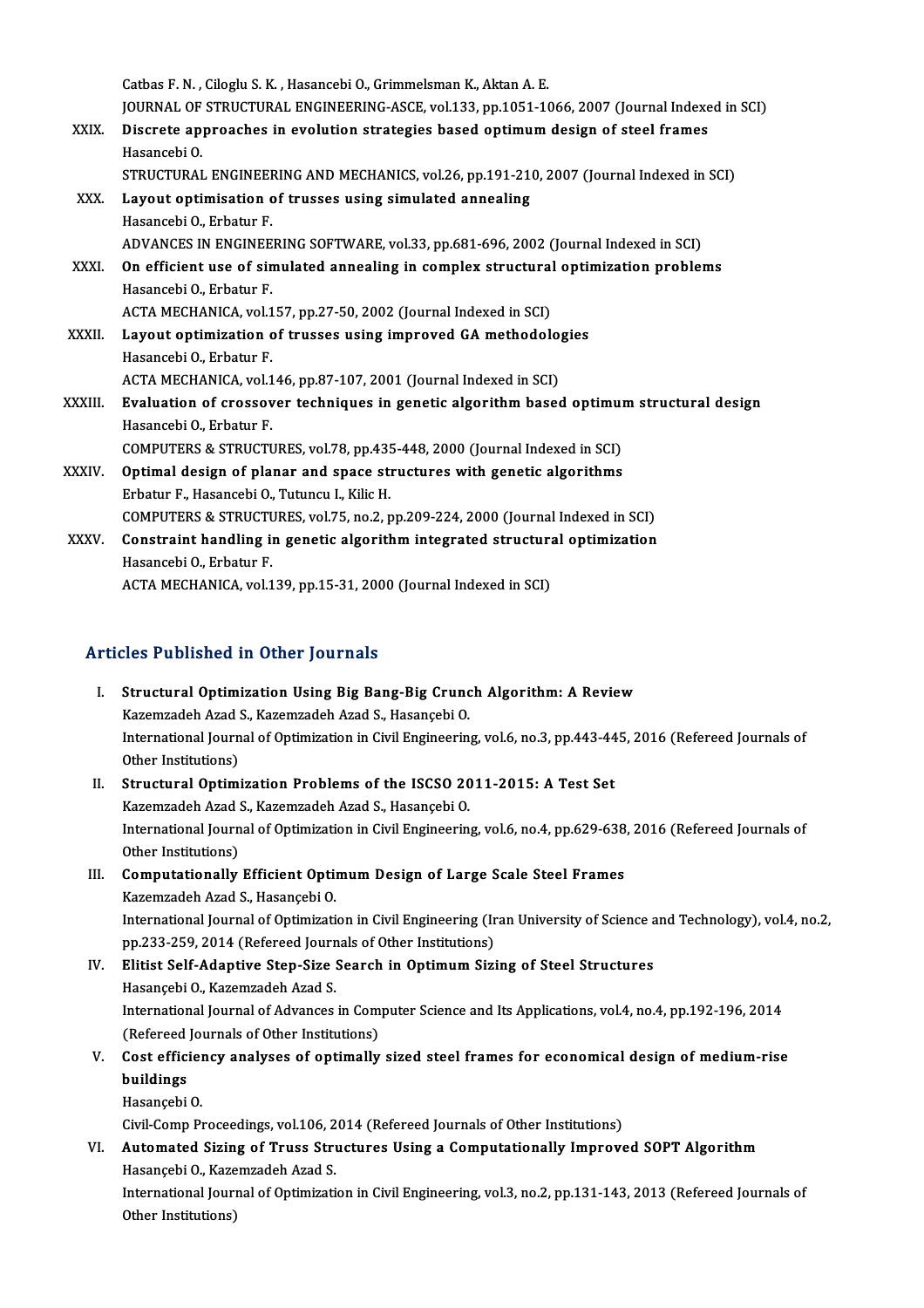VII. Improving Computational Efficiency of Particle Swarm Optimization for Optimal Structural Design<br>Hesensebi Q Karamradab Ared S Improving Computational Effic<br>Hasançebi O., Kazemzadeh Azad S.<br>International Journal of Ontimizati Improving Computational Efficiency of Particle Swarm Optimization for Optimal Structural Desig<br>Hasançebi O., Kazemzadeh Azad S.<br>International Journal of Optimization in Civil Engineering, vol.3, no.4, pp.563-574, 2013 (Ref Hasançebi O., Kazemzadeh Azad S.<br>International Journal of Optimization in Civil Engineering, vol.3, no.4, pp.563-574, 2013 (Refereed Journals of<br>Other Institutions) International Journal of Optimization in Civil Engineering, vol.3, no.4, pp.563-574, 2<br>Other Institutions)<br>VIII. An Efficient Metaheuristic Algorithm for Engineering Optimization: SOPT<br>Hasanschi O. Karomradeb Agad S Other Institutions)<br>An Efficient Metaheuristic Algo<br>Hasançebi O., Kazemzadeh Azad S.<br>International Journal of Ontimizati An Efficient Metaheuristic Algorithm for Engineering Optimization: SOPT<br>Hasançebi O., Kazemzadeh Azad S.<br>International Journal of Optimization in Civil Engineering, vol.2, pp.477-489, 2012 (Refereed Journals of Other<br>Insti Hasançebi O.<br>International<br>Institutions)<br>Harmony co International Journal of Optimization in Civil Engineering, vol.<br>Institutions)<br>IX. Harmony search algorithms in structural engineering<br>Saka M. Aydordu L. Hasansabi O. Coom 7. Institutions)<br>Harmony search algorithms in structi<br>Saka M., Aydogdu I., Hasançebi O., Geem Z.<br>Studies in Computational Intelligence, vol 3 Harmony search algorithms in structural engineering<br>Saka M., Aydogdu I., Hasançebi O., Geem Z.<br>Studies in Computational Intelligence, vol.359, pp.145-182, 2011 (Refereed Journals of Other Institutions)<br>Evoluation of tanolo Saka M., Aydogdu I., Hasançebi O., Geem Z.<br>Studies in Computational Intelligence, vol.359, pp.145-182, 2011 (Refereed Journals of Other Institutions)<br>X. Evaluation of topological forms for weight-effective optimum design o Studies i<mark><br>Evaluati</mark><br>bridges Hasançebi O., Doğan E. bridges<br>Hasançebi O., Doğan E.<br>Asian Journal of Civil Engineering, vol.12, pp.431-448, 2011 (Refereed Journals of Other Institutions)<br>Fyolusting Efficioney of Big Bong Big Crunch in Bonchmark Engineering Ontimination Bro XI. Evaluating Efficiency of Big-Bang Big-Crunch in Benchmark Engineering Optimization Problems Asian Journal of Civil Engineering, vol.12, pp.<br>**Evaluating Efficiency of Big-Bang Big-C**:<br>Hasançebi O., Kazemzadeh Azad S., Erol O. K.<br>International Journal of Ontimization in Civil International Journal of Optimization in Civil Engineering, vol.3, no.1, pp.495-505, 2011 (Refereed Journals of Other Institutions) Hasançebi O., Kazemzadeh Azad S., Erol O. K. International Journal of Optimization in Civil Engineering, vol.3, no.1, pp<br>Other Institutions)<br>XII. Ant Colony Search Method in Practical Structural Optimization<br>Hesprechi O. Corbes S Other Institutions)<br>Ant Colony Search M<br>Hasançebi O., Çarbaş S.<br>International Iournal o Ant Colony Search Method in Practical Structural Optimization<br>Hasançebi O., Çarbaş S.<br>International Journal of Optimization in Civil Engineering, vol.1, pp.91-105, 2011 (Refereed Journals of Other<br>Institutions) Hasançebi O.<br>International<br>Institutions) International Journal of Optimization in Civil Engineering, vol.1, pp.91-105, 201<br>Institutions)<br>XIII. Optimizing Single-Span Steel Truss Bridges with Simulated Annealing<br>Hasansebi O. Dožan F Institutions)<br>**Optimizing Single-Sp<br>Hasançebi O., Doğan E.**<br>ASIAN JOUPNAL OF CN Optimizing Single-Span Steel Truss Bridges with Simulated Annealing<br>Hasançebi O., Doğan E.<br>ASIAN JOURNAL OF CIVIL ENGINEERING, vol.11, no.6, pp.763-775, 2010 (Refereed Journals of Other Institutions)<br>Ontimum Dosian of Cood Hasançebi O., Doğan E.<br>ASIAN JOURNAL OF CIVIL ENGINEERING, vol.11, no.6, pp.763-775, 2010 (Refereed Journals of Other Institution<br>XIV. Optimum Design of Geodesic Steel Domes Under Code Provisions using Metaheuristic Techni ASIAN JOURNAL OF CIVIL ENGIN<br><mark>Optimum Design of Geodesic</mark><br>Hasançebi O., Erdal F., Saka M. P.<br>International Journal of Engineer Optimum Design of Geodesic Steel Domes Under Code Provisions using Metaheuristic Technique:<br>Hasançebi O., Erdal F., Saka M. P.<br>International Journal of Engineering and Applied Sciences , vol.2, no.2, pp.88-103, 2010 (Refer Hasançebi O., Erdal<br>International Journ<br>Other Institutions)<br>A Befinement of International Journal of Engineering and Applied Sciences , vol.2, no.2, pp.88-103, 2010 (Refereed<br>Other Institutions)<br>XV. A Refinement of discrete particle swarm optimization for large-scale truss structures<br>Dečan E Hesen Other Institutions)<br>XV. A Refinement of discrete particle swarm optimization for large-scale truss structures<br>Doǧan E., Hasançebi O., Polat Saka M. A Refinement of discrete particle swarm optimization for large-scale truss structures<br>Doğan E., Hasançebi O., Polat Saka M.<br>Asian Journal of Civil Engineering, vol.10, pp.321-334, 2009 (Refereed Journals of Other Instituti Doğan E., Hasançebi O., Polat Saka M.<br>Asian Journal of Civil Engineering, vol.10, pp.321-334, 2009 (Refereed Journals of Other Institution<br>XVI. Adaptive Harmony Search Algorithm for Design Code Optimization of Steel Struct Asian Journal of Civil Eng<br><mark>Adaptive Harmony Se</mark><br>Saka M. P. , Hasançebi O.<br>HAPMONY SEAPCH ALC Adaptive Harmony Search Algorithm for Design Code Optimization of Steel Structures<br>Saka M. P. , Hasançebi O.<br>HARMONY SEARCH ALGORITHMS FOR STRUCTURAL DESIGN OPTIMIZATION, vol.239, pp.79-120, 2009 (Refereed<br>Journals of Othe Saka M. P. , Hasançebi O.<br>HARMONY SEARCH ALGORITH<br>Journals of Other Institutions) Journals of Other Institutions)<br>Books & Book Chapters

ooks & Book Chapters<br>I. Küresel Salgın Baglamında Yükseköğretim Kurumlarında Sağlıklı ve Temiz Ortamların Geliştirilmesi<br>Kılamızı ks & Boe<br>Küresel S<br>Kılavuzu Küresel Salgın Baglamında Yükseköğretim Kurumlarında Sağlıklı ve Temiz Ortamların Geliştirilmesi<br>Kılavuzu<br>Hasançebi O., Çelik G. E. , İlhan M. N. , Çakır B., Kayaaslan B., Erdoğan F., Karacan M., Sezer M., Kırbaş E., Çanda

Kıl<mark>avuzu</mark><br>Hasançebi O., Çelik G. E. , İlhan M. N. , Çakır B., Kayaaslar<br>YÖK (Yükseköğretim Kurulu Başkanlığı), Ankara, 2020<br>Harmany Searsh Alsonithme in Strustural Engine Hasançebi O., Çelik G. E. , İlhan M. N. , Çakır B., Kayaaslan B., Er<br>YÖK (Yükseköğretim Kurulu Başkanlığı), Ankara, 2020<br>II. Harmony Search Algorithms in Structural Engineering<br>Hasançebi O.

YÖK (Yükseköğretim Kurulu Başkanlığı), Ankara, 2020<br>II. Harmony Search Algorithms in Structural Engineering<br>Hasancebi O.

Harmony Search Algorithms in Structural Engineering<br>Hasançebi O.<br>in: Computational Optimization and Applications in Engineering and Industry, Slawomir Koziel,Xin-She Yang, Editor,<br>Springer Verleg, Berlin pp.145,192,2011 Hasançebi O.<br>in: Computational Optimization and Applica<br>Springer-Verlag , Berlin, pp.145-182, 2011<br>Adontive Harmony Searsh Alsonithm f Springer-Verlag, Berlin, pp 145-182, 2011

III. Adaptive Harmony Search Algorithm for Design Code Optimization of Steel Structures<br>Saka M. P., Hasançebi O.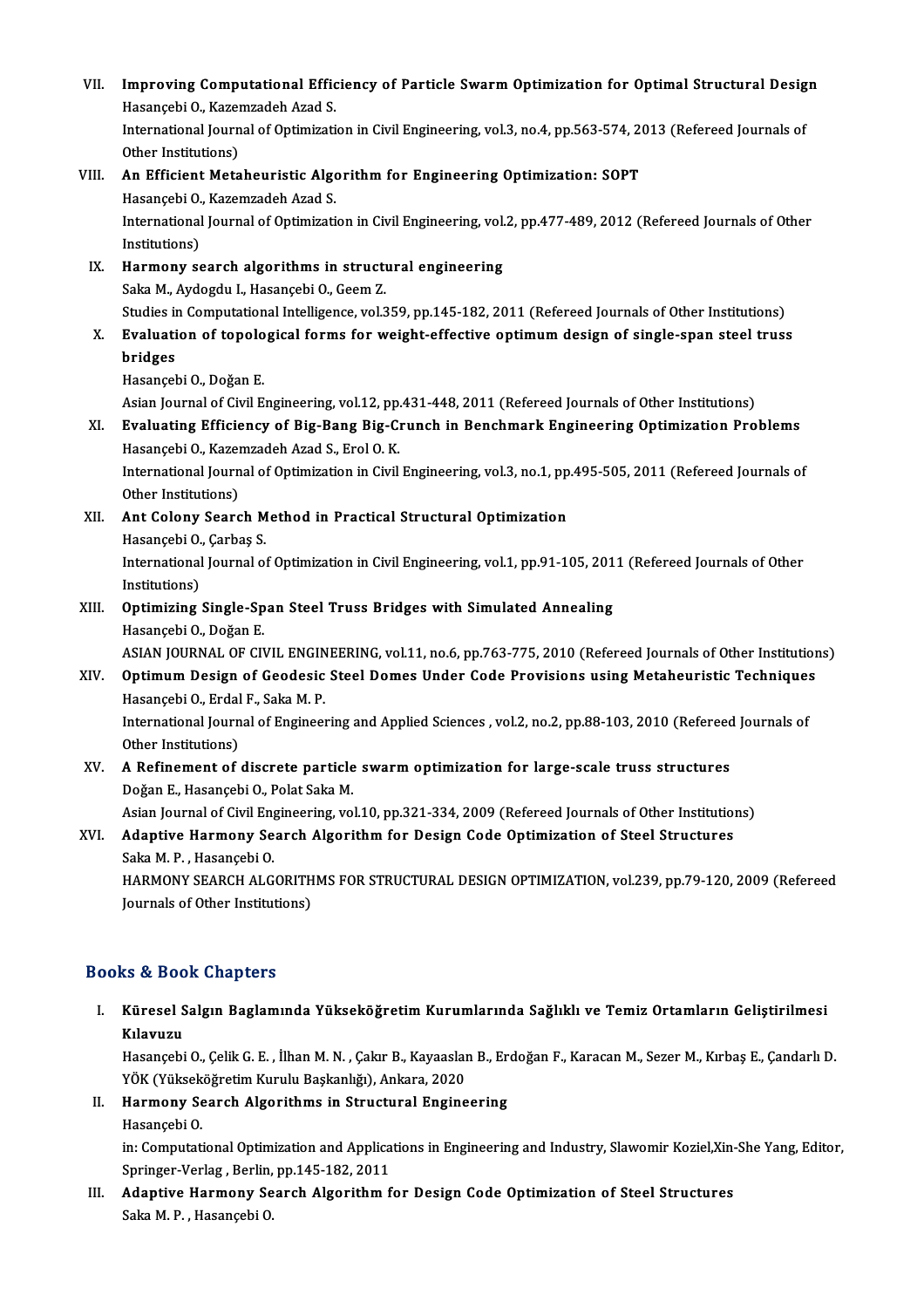in: Harmony Search Algorithms for Structural Design, Z. W. Geem, Editor, Springer-Verlag , Berlin, pp.79-120, 2009

## Refereed Congress / Symposium Publications in Proceedings

- efereed Congress / Symposium Publications in Proceedings<br>I. A Comparison of Optimal Force-Based and Performance-Based Designs for a Planar Ordinary<br>Moment Pesisting Steel Frame A Comparison of Optimal Force<br>Moment-Resisting Steel Frame<br>Eser H, Hasanschi O A Comparison of O<br>Moment-Resisting<br>Eser H., Hasançebi O.<br>Al and Big Data in En Moment-Resisting Steel Frame<br>Eser H., Hasançebi O.<br>AI and Big Data in Engineering Applications, İstanbul, Turkey, 14 - 15 June 2021, pp.77-91<br>Metahouristis Search Techniques in Disercte Structural Ontimization Eser H., Hasançebi O.<br>AI and Big Data in Engineering Applications, İstanbul, Turkey, 14 - 15 June 202<br>II. Metaheuristic Search Techniques in Discrete Structural Optimization<br>Hasansebi O. AI and Big Da<br>Metaheurist<br>Hasançebi O.<br>International Metaheuristic Search Techniques in Discrete Structural Optimization<br>Hasançebi O.<br>International Conference on Civil and Architectural Engineering, Kuala-Lumpur, Malaysia, 01 July 2015, pp.93-99<br>Cost Efficiensy Analyses of O Hasançebi O.<br>International Conference on Civil and Architectural Engineering, Kuala-Lumpur, Malaysia, 01 July 2015, pp.93<br>III. Cost Efficiency Analyses of Optimally Sized Steel Frames for Economical Design of Medium-Ri Internation<br>Cost Effici<br>Buildings<br>Hasansabi III. Cost Efficiency Analyses of Optimally Sized Steel Frames for Economical Design of Medium-Rise<br>Buildings<br>Hasançebi O. Buildings<br>Hasançebi O.<br>THE TWELFTH INTERNATIONAL CONFERENCE ON COMPUTATIONAL STRUCTURES TECHNOLOGY, Naples, Italy, 2 -<br>05 Sontamber 2014, pp.1.20 Hasançebi O.<br>THE TWELFTH INTERNATION<br>05 September 2014, pp.1-20<br>Elitist Self Adentive Sten ( THE TWELFTH INTERNATIONAL CONFERENCE ON COMPUTATIONAL STRUCTURES T<br>05 September 2014, pp.1-20<br>IV. Elitist Self-Adaptive Step-Size Search in Optimum Sizing of Steel Structures<br>Hesengebi O. Karamgadah Arad S. 05 September 2014, pp.1-20<br>Elitist Self-Adaptive Step-Size :<br>Hasançebi O., Kazemzadeh Azad S.<br>International Conference on Adver Elitist Self-Adaptive Step-Size Search in Optimum Sizing of Steel Structures<br>Hasançebi O., Kazemzadeh Azad S.<br>International Conference on Advances in Civil and Structural Engineering, Kuala-Lumpur, Malaysia, 01 August<br>2014 Hasançebi O.,<br>International<br>2014, pp.1-8<br>Ontimum de International Conference on Advances in Civil and Structural Engineering,<br>2014, pp.1-8<br>V. Optimum design of steel space frames via bat inspired algorithm<br>Hasancebi O. 2014, pp.1-8<br>**Optimum de**<br>Hasançebi O.<br>10th world c 0ptimum design of steel space frames via bat inspired algorithm<br>Hasançebi 0.<br>10th world congress on structural and multidisciplinary optimization, Florida, United States Of America, 19 - 24<br>May 2012 nn 1 10 Hasançebi O.<br>10th world congres<br>May 2013, pp.1-10<br>Beformulations o 10th world congress on structural and multidisciplinary optimization, Florida, United States Of America, 19<br>May 2013, pp.1-10<br>VI. Reformulations of Big Bang-Big Crunch Algorithm for Discrete Structural Design Optimization<br> May 2013, pp.1-10<br>Reformulations of Big Bang-Bi<br>Hasançebi O., Kazemzadeh Azad S.<br>International Conference on Envir Reformulations of Big Bang-Big Crunch Algorithm for Discrete Structural Design Optimization<br>Hasançebi O., Kazemzadeh Azad S.<br>International Conference on Environmental and Civil Engineering (ICECE), Kuala-Lumpur, Malaysia, Hasançebi O., Kazemzadeh Azad S.<br>International Conference on Environmental and Civil Engineering (ICECE), Kuala-Lumpur, Malaysia, 1 - 02<br>February 2013, pp.174-185 International Conference on Environmental and Civil Engineering (ICECE), Kuala-Lumpur, M<br>February 2013, pp.174-185<br>VII. Improving the big bang-big crunch algorithm for optimum design of steel frames<br>HASANCERI O Karamaadab February 2013, pp.174-185<br>Improving the big bang-big crur<br>HASANÇEBİ O., Kazemzadeh Azad S.<br><sup>9th International Conference on Enc</sup> 8th International Conference on Engineering Computational Technology, ECT 2012, Dubrovnik, Croatia, 4 - 07<br>September 2012, vol.100 HASANCEBİ O., Kazemzadeh Azad S. 8th International Conference on Engineering Computational Technology, ECT 2012, Dubrovnik, Croatia, 4 - 07<br>September 2012, vol.100<br>VIII. A reformulation of the ant colony optimization algorithm for large scale structural o September 2012, vol.100<br>A reformulation of the ant c<br>Hasançebi O., Çarbas S., Saka M.<br>2nd International Conference C. A reformulation of the ant colony optimization algorithm for large scale structural optimization<br>Hasançebi O., Çarbas S., Saka M.<br>2nd International Conference on Soft Computing Technology in Civil, Structural and Environme Hasançebi O., Çarbas S., Saka M.<br>2nd International Conference on Soft Computing Technology in<br>CSC 2011, Chania, Crete, Greece, 6 - 09 September 2011, vol.97<br>Ontimum dasign of bish rise stael buildings using an eve 2nd International Conference on Soft Computing Technology in Civil, Structural and Environmental Engineering,<br>CSC 2011, Chania, Crete, Greece, 6 - 09 September 2011, vol.97<br>IX. Optimum design of high-rise steel buildings u CSC 2011, Chania, Crete, Greece, 6 - 09 Septemb<br>Optimum design of high-rise steel building<br>HASANÇEBİ O., Bahçecioğlu T., KURÇ Ö., Saka M.<br>12th International Conference on Civil Structure 12th International Conference on Civil, Structural and Environmental Engineering Computing, CC 2009, Funchal,<br>12th International Conference on Civil, Structural and Environmental Engineering Computing, CC 2009, Funchal,<br>12 HASANÇEBİ O., Bahçecioğlu T., KU<br>12th International Conference on<br>Portugal, 1 - 04 September 2009<br>Disanata and continuous stru 12th International Conference on Civil, Structural and Environmental Engineering Cor<br>Portugal, 1 - 04 September 2009<br>X. Discrete and continuous structural optimization using Evolution Strategies<br>HASANCERIO, Huggy A Portugal, 1 - 04 Septembe<br>Discrete and continuo<br>HASANÇEBİ O., Ulusoy A.<br><sup>9th Intornational Confore</sup> HASANÇEBİ O., Ulusoy A.<br>8th International Conference on the Application of Artificial Intelligence to Civil, Structural and Environmental HASANÇEBİ O., Ulusoy A.<br>8th International Conference on the Application of Artificial Intelligence to Civil, Strud<br>Engineering, AICivil-Comp 2005, Rome, Italy, 30 August - 02 September 2005, vol.82<br>Lavout ontimization of t 8th International Conference on the Application of Artificial Intelli<br>Engineering, AlCivil-Comp 2005, Rome, Italy, 30 August - 02 Septe<br>XI. Layout optimization of trusses using simulated annealing<br>Heconophi O. Explotur E Engineering, AlCivil-Com<br>Layout optimization<br>Hasancebi O., Erbatur F.<br>Eth International Confor Layout optimization of trusses using simulated annealing<br>Hasancebi O., Erbatur F.<br>5th International Conference on Computational Structures Technology/2nd International Conference on<br>Engineering Computational Technology Lau Hasancebi O., Erbatur F.<br>5th International Conference on Computational Structures Technology/2nd International Conf<br>Engineering Computational Technology, Leuven, Belgium, 6 - 08 September 2000, pp.175-190<br>Evaluation of gro 5th International Conference on Computational Structures Technology/2nd International Conference of Engineering Computational Technology, Leuven, Belgium, 6 - 08 September 2000, pp.175-190<br>XII. Evaluation of crossover tech
- Engineering Computatio<br><mark>Evaluation of crosso</mark><br>Hasancebi O., Erbatur F.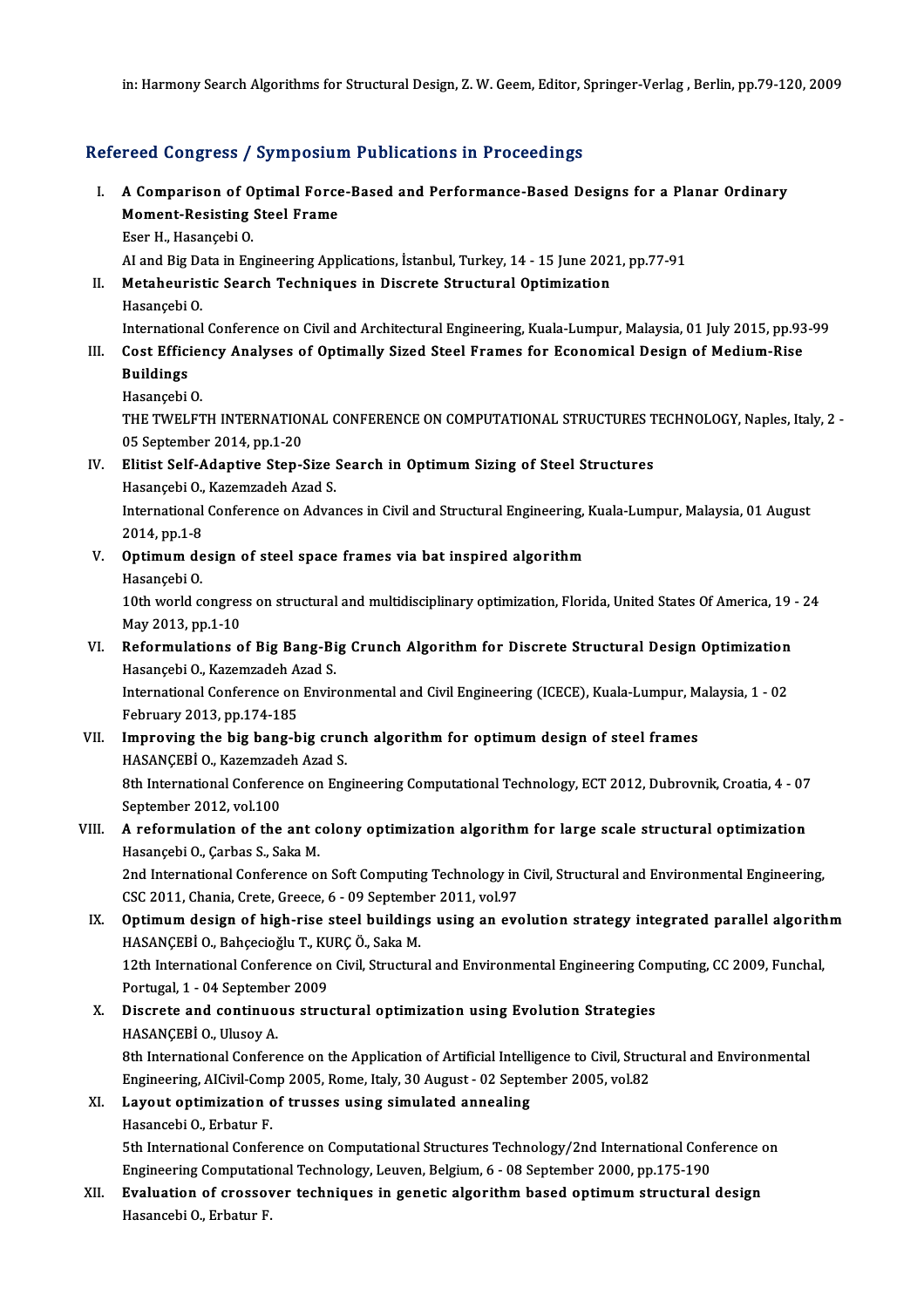1st International Conference on Engineering Computational Technology/4th International Conference on<br>Computational Strugtures Technology, Edinburgh, Saint Helone, 19,, 21 August 1998, np.111, 122 1st International Conference on Engineering Computational Technology/4th International Conferent<br>Computational Structures Technology, Edinburgh, Saint Helena, 18 - 21 August 1998, pp.111-123 1st International Conference on Engineering Computational Techno<br>Computational Structures Technology, Edinburgh, Saint Helena, 18<br>XIII. On the use of genetic algorithms in structural optimization

Computational Structure<br>**On the use of genetic**<br>Erbatur F., Hasancebi O.<br>4th International Kerenc 0n the use of genetic algorithms in structural optimization<br>Erbatur F., Hasancebi O.<br>4th International Kerensky Conference on Structures in the New Millennium, in Honor of Dr Oleg Alexander<br>Kerensky, HONG KONG, Hong Kong,

Erbatur F., Hasancebi O.<br>4th International Kerensky Conference on Structures in the New Millenn<br>Kerensky, HONG KONG, Hong Kong, 3 - 05 September 1997, pp.655-660 Kerensky, HONG KONG, Hong Kong, 3 - 05 September 1997, pp.655-660<br>Other Publications

ther Publications<br>I. Küresel Salgın Bağlamında YÜKSEKÖĞRETİM KURUMLARINDA SAĞLIK VE TEMİZ ORTAMLARIN<br>CELİSTİRİLMESİ KU AVUZU r rushturisme<br>Küresel Salgın Bağlamında Y<br>GELİŞTİRİLMESİ KILAVUZU<br>Kosak Tufan 7, Hasansabi O, Ca GELİŞTİRİLMESİ KILAVUZU

Koçak Tufan Z., Hasançebi O., Çelik G. E. , İlhan M. N. , Çakır B., Kayaaslan B.<br>Other, pp.1-82, 2020

## Supported Projects

Hasançebi O., CB Strateji ve Bütçe Başkanlığı (Kalkınma Bakanlığı) Projesi, ODTÜ Araştırma Parkı, 2013 - 2023 Barp Breden Frejeces<br>Hasançebi O., CB Strateji ve Bütçe Başkanlığı (Kalkınma Bakanlığı) Projesi, ODTÜ Araştırma Parkı, 2013 - 2023<br>Hasançebi O., Türer A., KOSGEB, Yapısal Sağlık İzleme, ölçüme dayalı yapısal değerlendirme, Hasançebi O., CB Strateji ve Bütçe Başk<br>Hasançebi O., Türer A., KOSGEB, Yapısa<br>sensör/alet geliştirilmesi, 2016 - 2018<br>Crup M. Hasançebi O. TUBITAK Projec Hasançebi O., Türer A., KOSGEB, Yapısal Sağlık İzleme, ölçüme dayalı yapısal değerlen<br>sensör/alet geliştirilmesi, 2016 - 2018<br>Grup M., Hasançebi O., TUBITAK Project, Kafes Bilgi Modelleme Sistemi, 2011 - 2013<br>HASANGERİ O., sensör/alet geliştirilmesi, 2016 - 2018<br>Grup M., Hasançebi O., TUBITAK Project, Kafes Bilgi Modelleme Sistemi, 2011 - 2013<br>HASANÇEBİ O., TUBITAK Project, Stokastik Optimizasyon Yöntemleri Kullanılarak Üç Boyutlu Çelik Taşı

Grup M., Hasançebi O., TUBITAK Project, Kafes Bilgi Modelleme Sistemi, 2011 - 2013<br>HASANÇEBİ O., TUBITAK Project, Stokastik Optimizasyon Yöntemleri Kullanılarak Üç Boyutlu Çelik Taşıyıcı Sistemleri<br>Optimum Tasarımı Ve Ülke HASANÇEBİ O., TUBITAK Project, Stokastik Optimizasyon Yöntemleri Kullanılarak Üç Boyutlu Çelik Taşıyıcı Sistemleri<br>Optimum Tasarımı Ve Ülkemiz Yapı Mühendisliğine Uygulanması, 2008 - 2010<br>Türer A., Hasançebi O., TUBITAK Pr

### Contractual Researches

Contractual Researches<br>Hasançebi O., ELEN ENERJİ ÜRETİMİ SANAYİ VE TİCARET A.Ş., Doğançay HES – Pamukova TM Arası Tesis Edilen Enerji<br>İletim Hattının Atlama Direklerinin İnselenmesi, 2021, 2021 UUME UUCUM INUSUM UNUS<br>Hasançebi O., ELEN ENERJİ ÜRETİMİ SANAYİ VE TİCARET A.Ş<br>İletim Hattının Atlama Direklerinin İncelenmesi, 2021 - 2021<br>Hasansabi O. Kutlu Mühandialik Turium Ltd. Sti. Sefiye Hüsey Hasançebi O., ELEN ENERJİ ÜRETİMİ SANAYİ VE TİCARET A.Ş., Doğançay HES – Pamukova TM Arası Tesis l<br>İletim Hattının Atlama Direklerinin İncelenmesi, 2021 - 2021<br>Hasançebi O., Kutlu Mühendislik Turizm Ltd. Şti., Safiye Hüsey İletim Hattının Atlama Direklerinin İncelenmesi, 2021 - 2021<br>Hasançebi O., Kutlu Mühendislik Turizm Ltd. Şti., Safiye Hüseyin Elbi KYK Yurt Binalarında Oluşan Hasarın<br>Değerlendirilmesi. 2020 - 2020 Hasançebi O., TRT (Türkiye Radyo ve Televizyonları Kurumu), TRT Avaz Kanal Koordinatörlüğü PVC Kaplı Yükseltilmiş Döşeme Plaklarının Malzeme Testleri, 2019 - 2019 Hasançebi O., TRT (Türkiye Radyo ve Televizyonları Kurumu), TRT Avaz Kanal Koordinatörlüğü PVC Kaplı Yükseltilm<br>Döşeme Plaklarının Malzeme Testleri, 2019 - 2019<br>Hasançebi O., KORDA Enerji Üretim A.Ş., Denizli RES TM – Tava Döşeme Plaklarının Malzeme Testleri, 20<br>Hasançebi O., KORDA Enerji Üretim A.Ş.,<br>Hasarın Değerlendirilmesi, 2019 - 2019<br>Hasansabi O. CANDENİZ SİCOPTA Nozg Hasançebi O., KORDA Enerji Üretim A.Ş., Denizli RES TM – Tavas TM Arası Tesis Edilen Enerji İletim Hattında Oluşan<br>Hasarın Değerlendirilmesi, 2019 - 2019<br>Hasançebi O., CANDENİZ SİGORTA, Yozgat İli, Sorgun İlçesinde Bulunan Hasarın Değe<br>Hasançebi O.,<br>2018 - 2018<br>Hasansebi O Hasançebi O., CANDENİZ SİGORTA, Yozgat İli, Sorgun İlçesinde Bulunan Yığma Binada Oluşan Hasarın Değerlendirilm<br>2018 - 2018<br>Hasançebi O., SAYHAN MÜHENDİSLİK, PTT Hadımköy Lojistik Merkezine ait Lojistik ve Kargo İşleme Mer 2018 - 2018<br>Hasançebi O., SAYHAN MÜHENDİSLİK,<br>Projelerinin İncelenmesi, 2018 - 2018<br>Hasansabi O. L.TASARIM MİMARLIK, 7 Hasançebi O., SAYHAN MÜHENDİSLİK, PTT Hadımköy Lojistik Merkezine ait Lojistik ve Kargo İşleme Merl<br>Projelerinin İncelenmesi, 2018 - 2018<br>Hasançebi O., L TASARIM MİMARLIK, Tümgeneral Daniş Karabelen Kışlası Kondisyon Kules Projelerinin İncelenmesi, 2018 - 2018<br>Hasançebi O., L TASARIM MİMARLIK, Tümgeneral Daniş Karabelen Kışlası Kondisyon Kulesi Projelerinin<br>Değerlendirilmesi, 2018 - 2018 Hasançebi O., L TASARIM MİMARLIK, Tümgeneral Daniş Karabelen Kışlası Kondisyon Kulesi Projelerinin<br>Değerlendirilmesi, 2018 - 2018<br>Hasançebi O., KORDSA TEKNİK TEKSTİL A.Ş., Hatay Mobilyacılar İhtisas Sanayi Sitesi yapıları Değerlendirilmesi, 2018 - 2018<br>Hasançebi O., KORDSA TEKNİK TEKSTİL A.Ş., Hatay Mobilyacılar İhti<br>betonarme döşeme hesap raporlarının incelenmesi-2, 2018 - 2018<br>Hasansabi O. KORDSA TEKNİK TEKSTİL A.S. Hatay Mobilyacılar İht Hasançebi O., KORDSA TEKNİK TEKSTİL A.Ş., Hatay Mobilyacılar İhtisas Sanayi Sitesi yapıları sentetik fiber donatılı<br>betonarme döşeme hesap raporlarının incelenmesi-2, 2018 - 2018<br>Hasançebi O., KORDSA TEKNİK TEKSTİL A.Ş., H betonarme döşeme hesap raporlarının incelenmesi-2, 2018 - 2018<br>Hasançebi O., KORDSA TEKNİK TEKSTİL A.Ş., Hatay Mobilyacılar İhtisas Sanayi Sitesi yapıları sent<br>betonarme döşeme hesap raporlarının incelenmesi-1, 2018 - 2018 Hasançebi O., KORDSA TEKNİK TEKSTİL A.Ş., Hatay Mobilyacılar İhtisas Sanayi Sitesi yapıları sentetik fiber donatılı Hasançebi O., İ4 İnşaat Yazılım Arge Enerji Şirketi, Çankırı Kültür Merkezi Binasının Betonarme ve Çelik Konstrüksiyon Yapıları Hakkında Görüş ve Değerlendirme, 2017 - 2017 Hasançebi O., GORKA GRUP, Orgeneral Doğu Aktulga Kışlasında Bulunan Su Deposunun Yapısal ve Teknik İncelemesi,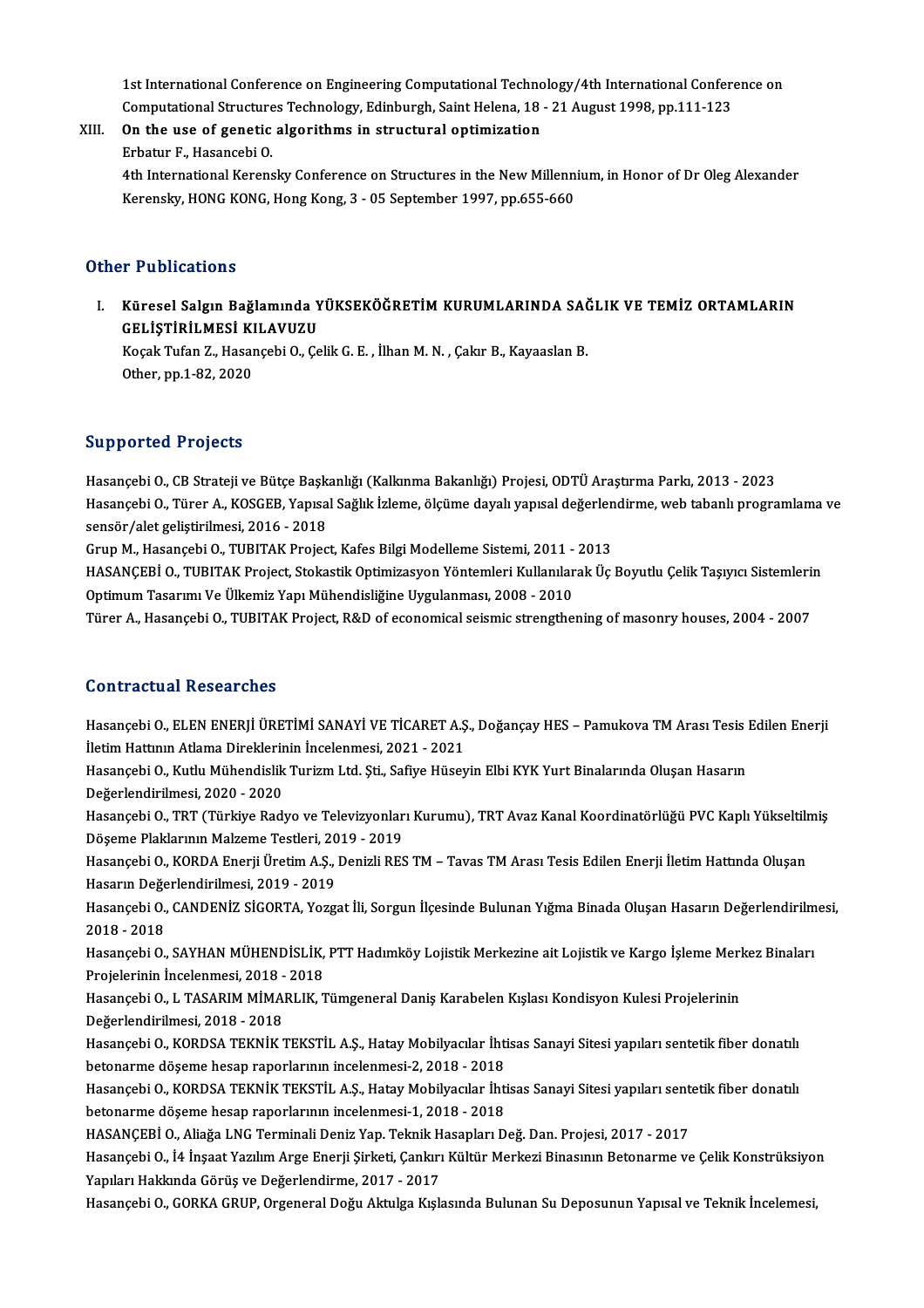2017 -2017

2017 - 2017<br>Hasançebi O., EUROCON-ABAT-YTY-NESMA İŞ ORTAKLIĞI, Malatya 2'nci Kara Havacılık Alay Komutanlığı Bakım<br>Hangarına Ait Statik Hasan Banarlarının Değerlendirilmesi, 2017 - 2017 2017 - 2017<br>Hasançebi O., EUROCON-ABAT-YTY-NESMA İŞ ORTAKLIĞI, Malatya 2'nci I<br>Hangarına Ait Statik Hesap Raporlarının Değerlendirilmesi, 2017 - 2017<br>HASANGERİ O. SAKARYA TARİHİ MÜJ İ RARKI RANOROMİK MÜZESİ, 201 Hasançebi O., EUROCON-ABAT-YTY-NESMA İŞ ORTAKLIĞI, Malatya 2'nci Kara Hava<br>Hangarına Ait Statik Hesap Raporlarının Değerlendirilmesi, 2017 - 2017<br>HASANÇEBİ O., SAKARYA TARİHİ MİLLİ PARKI PANOROMİK MÜZESİ, 2017 - 2017<br>HASAN Hangarına Ait Statik Hesap Raporlarının Değerlendirilmesi, 2017 - 2017<br>HASANÇEBİ O., SAKARYA TARİHİ MİLLİ PARKI PANOROMİK MÜZESİ, 2017 - 2017<br>HASANÇEBİ O., Antakya Mobilyacıları İhtisas Sanayi Sitesi İlave Çelik Binaları, HASANÇEBİ O., SAKARYA TARİHİ MİLLİ PARKI PANOROMİK MÜZESİ, 2017 - 2017<br>HASANÇEBİ O., Antakya Mobilyacıları İhtisas Sanayi Sitesi İlave Çelik Binaları, 2017 - 2017<br>HASANÇEBİ O., Yapısal Sağlık İzleme, ölçüme dayalı yapısal HASANÇEBİ O., Antakya Mo<br>HASANÇEBİ O., Yapısal Sağ<br>geliştirilmesi, 2017 - 2017<br>HASANÇEBİ O. Muğla ili, El HASANÇEBİ O., Yapısal Sağlık İzleme, ölçüme dayalı yapısal değerlendirme, web tabanlı programlama ve sensör/alet<br>geliştirilmesi, 2017 - 2017<br>HASANÇEBİ O., Muğla ili, Elegance Otel'in önünde bulunan mevcut güneşlenme iskele geliştirilmesi, 2017 - 2017<br>HASANÇEBİ O., Muğla ili, Elegance Otel'in önünde bulunan mevcut güneşlenme iskelesinin teknik incelemesi, 2016 - 2017<br>HASANCEBİ O., Antakva Mobilvacıları İhtisas Sanavi Celik Bina Projeleri Hakk HASANÇEBİ O., Muğla ili, Elegance Otel'in önünde bulunan mevcut güneşlenme iskelesinin teknik incelemesi, 20<br>HASANÇEBİ O., Antakya Mobilyacıları İhtisas Sanayi Çelik Bina Projeleri Hakkında Danışmanlık, 2016 - 2017<br>HASANÇE HASANÇEBİ O., Antakya Mobilyacıları İhtisas Sanayi Çelik Bina Projeleri Hakkında Danışmanlık, 2016 - 2017<br>HASANÇEBİ O., Bartın İli, Amasra İlçesi, Kalaycı Köyü'ndeki bir binada oluşan hasarın incelemesi, 2016 - 2016<br>HASANÇ HASANÇEBİ O., Bartın İli, Amasra İlç<br>HASANÇEBİ O., Konya 154 Kv Erenk<br>Hakkıjda Danışmanlık, 2016 - 2016<br>HASANÇEBİ O. İnsası Dayam Eden ( HASANÇEBİ O., Konya 154 Kv Erenköy GIS Trafo Merkez Binası Mevcut Bina Değerlendirme ve Deprem Güvenliği<br>Hakkıjda Danışmanlık, 2016 - 2016<br>HASANÇEBİ O., İnşası Devam Eden Gaziantep İli Olimpik Yüzme Havuzunun Teknik İncele Hakkıjda Danışmanlık, 2016 - 2016<br>HASANÇEBİ O., İnşası Devam Eden Gaziantep İli Olimpik Yüzme Havuzunun Teknik İncelemesi, 2016 - 2016<br>HASANÇEBİ O., Çankırı İli Hükümet Konağı Yapım İşi'nde Oluşan Göçüğün Değerlendirilmesi HASANÇEBİ O., İnşası Devam Eden Gaziantep İli Olimpik Yüzme Havuzunun Teknik İncelemesi, 2016 - 2016<br>HASANÇEBİ O., Çankırı İli Hükümet Konağı Yapım İşi'nde Oluşan Göçüğün Değerlendirilmesi, 2016 - 2016<br>HASANÇEBİ O., Yukarı HASANÇEBİ O., Çankırı İli H<br>HASANÇEBİ O., Yukarı Kale<br>onaylanması, 2015 - 2015<br>HASANÇEBİ O. Komorköv İ HASANÇEBİ O., Yukarı Kaleköy Barajı ve HES çelik portal yapısına ait hesap raporunun<br>onaylanması, 2015 - 2015<br>HASANÇEBİ O., Kemerköy İskelesi Teknik Hesap Raporunun İncelenmesi, 2015 - 2015<br>HASANÇEBİ O., Atlım Üniversitesi onaylanması, 2015 - 2015<br>HASANÇEBİ O., Kemerköy İskelesi Teknik Hesap Raporunun İncelenmesi, 2015 - 2015<br>HASANÇEBİ O., Atılım Üniversitesine bağlı "Eğlenceli Bilim Merkezi" binasında çıkan yangında oluşan yapısal hasarın<br>d HASANÇEBİ O., Kemerköy İskelesi Teknik Hesap Raporunun İncelenmesi, 2015 - 2015 HASANÇEBİ O., Atılım Üniversitesine bağlı "Eğlenceli Bilim Merkezi" binasında çıkan yangında oluşan yapısal ha<br>değerlendirilmesi hakkında görüş raporu, 2015 - 2015<br>HASANÇEBİ O., Ankara Yenimahalle-Şentepe Telefelik Projesi değerlendirilmesi hakkında görüş rap<br>HASANÇEBİ O., Ankara Yenimahalle-Şe<br>Raporunun İncelenmesi, 2015 - 2015<br>HASANÇERİ O. Malatya İli Morkez İlçe HASANÇEBİ O., Ankara Yenimahalle-Şentepe Telefelik Projesi, İstasyon-2 Giriş Yaya Köprüsüne Ait Çelik Hesap<br>Raporunun İncelenmesi, 2015 - 2015<br>HASANÇEBİ O., Malatya İli, Merkez İlçesi, Hüseyin Bey Mahallesi, 309, 310 ve 31 Raporunun İncelenmesi, 2015 - 2015<br>HASANÇEBİ O., Malatya İli, Merkez İlçesi, Hüseyin Bey Mahallesi, 309, 310 ve 311 nolu parsı<br>hazırlanan bilirkişi ve depremsellik inceleme raporlarlarıın değerlendirilmesi, 2015 - 2015<br>HAS HASANÇEBİ O., Malatya İli, Merkez İlçesi, Hüseyin Bey Mahallesi, 309, 310 ve 311 nolu parsellerde bulunan binalar için<br>hazırlanan bilirkişi ve depremsellik inceleme raporlarlarıın değerlendirilmesi, 2015 - 2015<br>HASANÇEBİ O hazırlanan bilirkişi ve depremselli<br>HASANÇEBİ O., 154 kV, 2x1272 M<br>direğin incelenmesi, 2015 - 2015<br>HASANCERİ O. Nusrat - Cöksedai HASANÇEBİ O., 154 kV, 2x1272 MCM İletkenli (Karaman TM – Gezende TM) BRŞ. –Mut RES E.İ Hattına ait yıkılan iki<br>direğin incelenmesi, 2015 - 2015<br>HASANÇEBİ O., Nusrat – Gökçedağ Arası Demiryolu Yenilene İnşaatı İşinde İnşa E direğin incelenmesi, 2015 - 2015<br>HASANÇEBİ O., Nusrat – Gökçedağ Aı<br>Projesinin İncelenmesi, 2014 - 2014<br>HASANÇERİ O. TEİAS A S. PROJESİ 2 HASANÇEBİ O., Nusrat – Gökçedağ Arası Demiry<br>Projesinin İncelenmesi, 2014 - 2014<br>HASANÇEBİ O., TEİAŞ A.Ş. PROJESİ, 2014 - 2014<br>HASANÇEBİ O., Sökç Althük onerji pakil battı üze Projesinin İncelenmesi, 2014 - 2014<br>HASANÇEBİ O., TEİAŞ A.Ş. PROJESİ, 2014 - 2014<br>HASANÇEBİ O., Söke-Akbük enerji nakil hattı üzerinde kullanılacak P Serisi direklere ait radye temel projelerinin HASANÇEBİ O., TEİAŞ A.Ş.<br>HASANÇEBİ O., Söke-Akbü<br>incelenmesi, 2013 - 2013<br>HASANÇEBİ O. CPA 122 K HASANÇEBİ O., Söke-Akbük enerji nakil hattı üzerinde kullanılacak P Serisi direklere ait radye temel projelerin<br>incelenmesi, 2013 - 2013<br>HASANÇEBİ O., CP4+32 Köşede Durdurucu Tip Direğe Ait Statik Hesap Raporunun İncelenme incelenmesi, 2013 - 2013<br>HASANÇEBİ O., CP4+32 Köşede Durdurucu Tip Direğe Ait Statik Hesap Raporunun İncelenmesi, 2013<br>HASANÇEBİ O., Gebze 85+290 tren köprüsü yapısal değerlendirme danışmanlığı, , 2013, 2013 - 2013<br>HASANÇE HASANÇEBİ O., CP4+32 Köşede Durdurucu Tip Direğe Ait Statik Hesap Raporunun İncelenmesi, 2013 - 2013<br>HASANÇEBİ O., Gebze 85+290 tren köprüsü yapısal değerlendirme danışmanlığı, , 2013, 2013 - 2013<br>HASANÇEBİ O., İstanbul Yo HASANÇEBİ O., Gebze 85+290 tren köprü<br>HASANÇEBİ O., İstanbul Yolu Ek Hizmet B<br>Hizmetleri için Danışmanlık, 2013 - 2013<br>HASANÇEBİ O. Morsin Spor Salanu Antra HASANÇEBİ O., İstanbul Yolu Ek Hizmet Binaları Yapısal Güçlendirme ve Yenileme Projesi Mimarlık ve Mühendislik<br>Hizmetleri için Danışmanlık, 2013 - 2013<br>HASANÇEBİ O., Mersin Spor Salonu Antreman Sahası Çatısı Çelik Makaslar Hizmetleri için Danışmanlık, 2013 - 2013<br>HASANÇEBİ O., Mersin Spor Salonu Antreman Sahası Çatısı Çelik Makaslarında Oluşan Göçmenin Tespiti ve Onarım<br>Projelerinde Danışmanlık, 2013 - 2013

### Activities in Scientific Journals

International Journal of Optimization in Civil Engineering, Publication Committee Member, 2011 - Continues International Journal of Engineering and Applied Sciences, Publication Committee Member, 2009 - Continues

## Memberships / Tasks in Scientific Organizations

The Centre of Excellence for Fundamental Studies in Civil Engineering, Member, 2010 - Continues Universal Association of Civil, Structural and Environmental Engineers, Member, 2014 - 2017, Turkey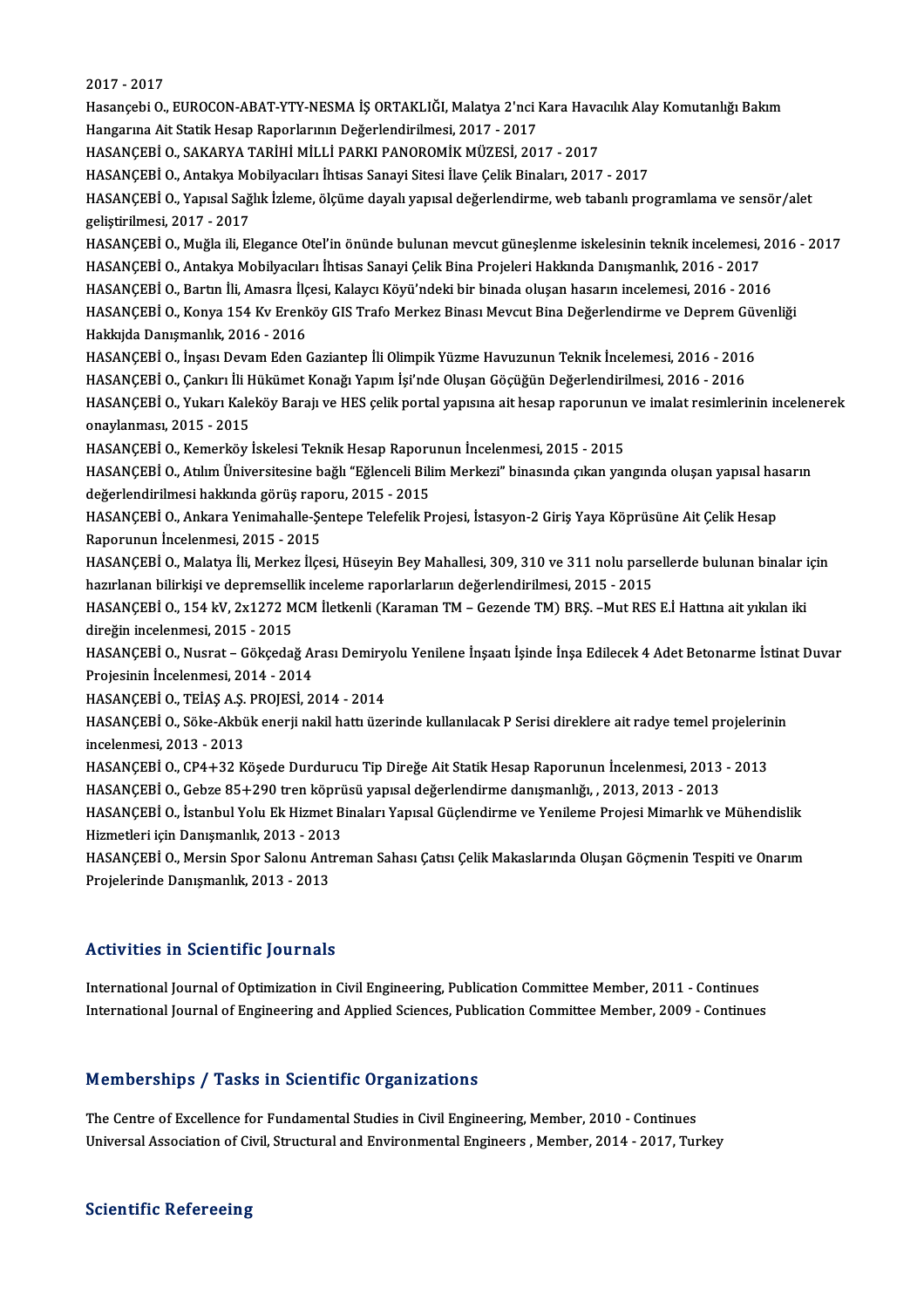Technopark, ODTÜ Teknoloji Transfer Ofisi (ODTÜ TTO) , Turkey, October 2021<br>Technopark, ODTÜ Teknoloji Transfer Ofisi (ODTÜ TTO) , Turkey, October 2021 Technopark, ODTÜ Teknoloji Transfer Ofisi (ODTÜ TTO) , Turkey, Oc<br>Technopark, ICOTEC MÜHENDİSLİK LTD. ŞTİ., Turkey, August 2021<br>Technopark, PROTA XAZU IM RİLİSİM A.S., Turkey, Fehruary 2021 Technopark, ODTÜ Teknoloji Transfer Ofisi (ODTÜ TTO) , Turkey, O<br>Technopark, ICOTEC MÜHENDİSLİK LTD. ŞTİ., Turkey, August 2021<br>Technopark, PROTA YAZILIM BİLİŞİM A.Ş., Turkey, February 2021<br>Technopark, MİTAS ENDÜSTRİ A.S., Technopark, ICOTEC MÜHENDİSLİK LTD. ŞTİ., Turkey, August 2021<br>Technopark, PROTA YAZILIM BİLİŞİM A.Ş., Turkey, February 2021<br>Technopark, MİTAŞ ENDÜSTRİ A.Ş., Turkey, January 2021 JOURNAL OF STRUCTURAL ENGINEERING-ASCE, SCI Journal, October 2020

## **Tasks In Event Organizations**

Tasks In Event Organizations<br>Hasançebi O., 15. International Conference on Structural Optimization and Technology, Scientific Congress, Rome, Italy,<br>Arakk 2021 Hasançebi O.<br>Hasançebi O.<br>Aralık 2021 Hasançebi O., 15. International Conference on Structural Optimization and Technology, Scientific Congress, Rome, Italy,<br>Aralık 2021<br>Hasançebi O., 3. Uluslararası Türk Dünyası Mühendislik ve Fen Bilimleri Kongresi , Scienti Aralık 2021<br>Hasançebi (<br>Ekim 2021<br>Hasansabi ( Hasançebi O., 3. Uluslararası Türk Dünyası Mühendislik ve Fen Bilimleri Kongresi , Scientific Congress, Ankara, Turkey,<br>Ekim 2021<br>Hasançebi O., ICAIBDEA International Conference on Artificial Intelligence (AI) and Big Data Ekim 2021<br>Hasançebi O., ICAIBDEA International Conference o<br>Scientific Congress, İstanbul, Turkey, Haziran 2021<br>Hasansabi O. ICASEA 2021: 15. International Confo Hasançebi O., ICAIBDEA International Conference on Artificial Intelligence (AI) and Big Data in Engineering Appli<br>Scientific Congress, İstanbul, Turkey, Haziran 2021<br>Hasançebi O., ICASFA 2021: 15. International Conference Scientific Congress, İstanbul, Turkey, Haziran 2021<br>Hasançebi O., ICASFA 2021: 15. International Conference on Advanced Structures and Failure Analysis, Scientific<br>Congress, Lisbon, Portugal, Şubat 2021 Hasançebi O., ICASFA 2021: 15. International Conference on Advanced Structures and Failure Analysis, Scientific<br>Congress, Lisbon, Portugal, Șubat 2021<br>Hasançebi O., 14. International Conference on Optimization of Structure Congress, Lisbon, Portugal, Şubat 2021<br>Hasançebi O., 14. International Conference on Optimization of Structures, Scientific Congress, Tokyo, Japan, Ekim 2020<br>Hasançebi O., 6th International Conference on Harmony Search, So Hasançebi O., 14. Internationa<br>Hasançebi O., 6th Internationa<br>İstanbul, Turkey, Nisan 2020<br>Hasançebi O. 2. Türk Dünyası Hasançebi O., 6th International Conference on Harmony Search, Soft Computing and Applications, Scientific Congress,<br>İstanbul, Turkey, Nisan 2020<br>Hasançebi O., 2. Türk Dünyası Mühendislik ve Fen Bilimleri Kongresi, Scientif İstanbul, Turkey, Nisan 2020<br>Hasançebi O., 2. Türk Dünyası Mühendislik ve Fen Bilimleri Kongresi, Scientific Congress, Antalya, Turke<br>Hasançebi O., 8. Uluslararası Çelik Yapılar Sempozyumu, Scientific Congress, Konya, Turk Hasançebi O., 2. Türk Dünyası Mühendislik ve Fen Bilimleri Kongresi, Scientific Congress, Antalya, Turkey, Aralık 2019<br>Hasançebi O., 8. Uluslararası Çelik Yapılar Sempozyumu, Scientific Congress, Konya, Turkey, Ekim 2019<br>H Hasançebi O<br>Hasançebi O<br>Nisan 2019

## Nisan 2019<br>Scientific Research / Working Group Memberships

Special And Tall Structures Research Center, Middle East Technical University, Turkey, www., 2011 - Continues Eccentific Research 7 To Fring of Sup Fremser Sinps<br>Special And Tall Structures Research Center, Middle East Technical University, Turkey, www., 2011 - Continue<br>Annlied Innovative And Intendicainlinew Research Leb, Middle Applied, Innovative And Interdisciplinary Research Lab, Middle East Technical University, Turkey, www., 2009 -<br>Continues Earthquak<br>Applied, In<br>Continues

## **Citations**

Total Citations (WOS):1663 h-index (WOS):25

## Invited Talks

**Invited Talks**<br>Uluslararası Deprem Mühendisliği ve Sismoloji Konferansı, Conference, Orta Doğu Teknik Üniversitesi, Turkey, October<br>2019 11 v 12<br>Ulusla<br>2019 Awards

Hasançebi O., ODTÜ Performans Ödülü 2017, Orta Doğu Teknik Üniversitesi, January 2017 11v ar as<br>Hasançebi O., ODTÜ Performans Ödülü 2017, Orta Doğu Teknik Üniversitesi, January 2017<br>Hasançebi O., En iyi konferans makale ödülü (International Conference On Civil And Architectural Engineering<br>Conference), Inte Hasançebi O., ODTÜ Performans Ödülü 2017, Orta Doğu Teknik Üniversitesi, January 2017<br>Hasançebi O., En iyi konferans makale ödülü (International Conference On Civil And Architectural Eng<br>Conference), International Conferen Conference), International Conference On Civil And Architectural Engineering Conference, July 2015<br>Hasançebi O., ODTÜ Performans Ödülü 2015, Orta Doğu Teknik Üniversitesi, January 2015